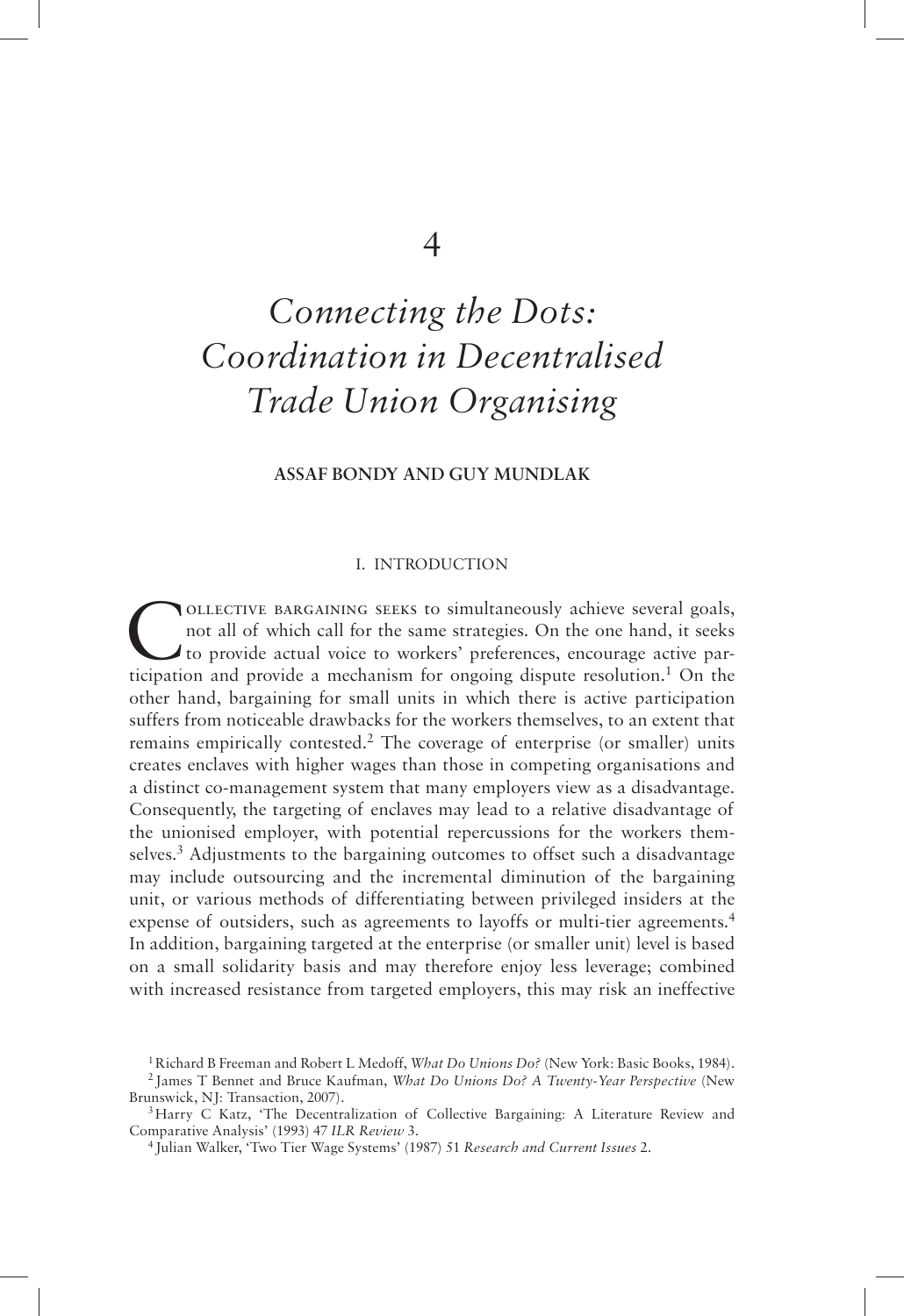bargaining round.<sup>5</sup> Finally, legal instruments that allow the extension of collective agreements are for the most part limited to high-level collective agreements, not enterprise agreements. 6

 Assessing the gains and losses from bargaining at the enterprise level is contingent on the institutional options provided by the industrial relations system.<sup>7</sup> At one end of the continuum, systems that are based on enterprise bargaining, such as the United States or Japan, do not provide a significant alternative, leading to low levels of membership and coverage of collective agreements. 8 At the other extreme, countries with a highly centralised system of bargaining, Austria for example, hardly enable enterprise bargaining and opt for highly coordinated bargaining instead. Consequently, despite declining membership rates, the union wage premium is less relevant and the coverage of collective agreements remains high.<sup>9</sup>

 As regards the two stylised extremes – a highly decentralised system on the one hand and a highly centralised system on the other – the assumption is that each needs to compensate for its weaker aspect. A decentralised system needs to engage in some form of coordination, while highly centralised systems need to develop enterprise (or occupational) engagement of workers to satisfy many of the voice advantages that trade unions provide.

This chapter draws on Israel as a case study to demonstrate a 'hybrid' system, positioned in the middle of the de/centralised continuum.<sup>10</sup> In a hybrid system we should expect to observe the two shortcomings described at the outset. Where peak-level coordinated bargaining persists, there is a need to forge a strong presence at lower levels to ensure the advantages of active, organic solidarity, the fulfilment of peak-level agreements by ongoing monitoring and compliance mechanisms, and active labour-management relations. 11 Where enterprise bargaining has emerged, there is a need to develop methods of coordination that transcend the boundaries of the firm. These are required to avoid excessive differentiation between employers and allow the internalisation of public concerns favouring economic sustainability of the individual

 6 Franz Traxler , Sabina Blaschke and Bernhard Kittel , *National Labour Relations in Internation*alized Markets (Oxford: Oxford University Press, 2001).

 7 John Pencavel , ' Unionism Viewed Internationally ' ( 2005 ) 26 ( 1 ) *Journal of Labor Research*  $65 - 97$ .

 8 ICTWSS – Collective Agreements Date Center. Anthony Ferner and Richard Hyman , *Changing Industrial Relations in Europe* (Oxford: Blackwell Publications, 1998).

9 Ferner and Hyman (n 8).

<sup>10</sup> Guy Mundlak, 'Organizing Workers in "Hybrid Systems": Comparing Trade Union Strategies in Four Countries – Austria, Germany, Israel and the Netherlands ( 2016 ) 17 *Theoretical Inquiries in Law* 163 .

 $11$  Guy Mundlak, 'Addressing the Legitimacy Gap in the Israeli Corporatist Revival (2009) 47 *British Journal of Industrial Relations* 765 .

 $<sup>5</sup>$ The extent of power, whether characterised as voice or monopoly, is dependent on industrial</sup> features, such as the level of competition in the sector. David Blanchflower and Alex Bryson 'What Effect Do Unions Have on Wages Now and Would Freeman and Medoff Be Surprised ? ' in Bennet and Kaufman (eds) (n 2).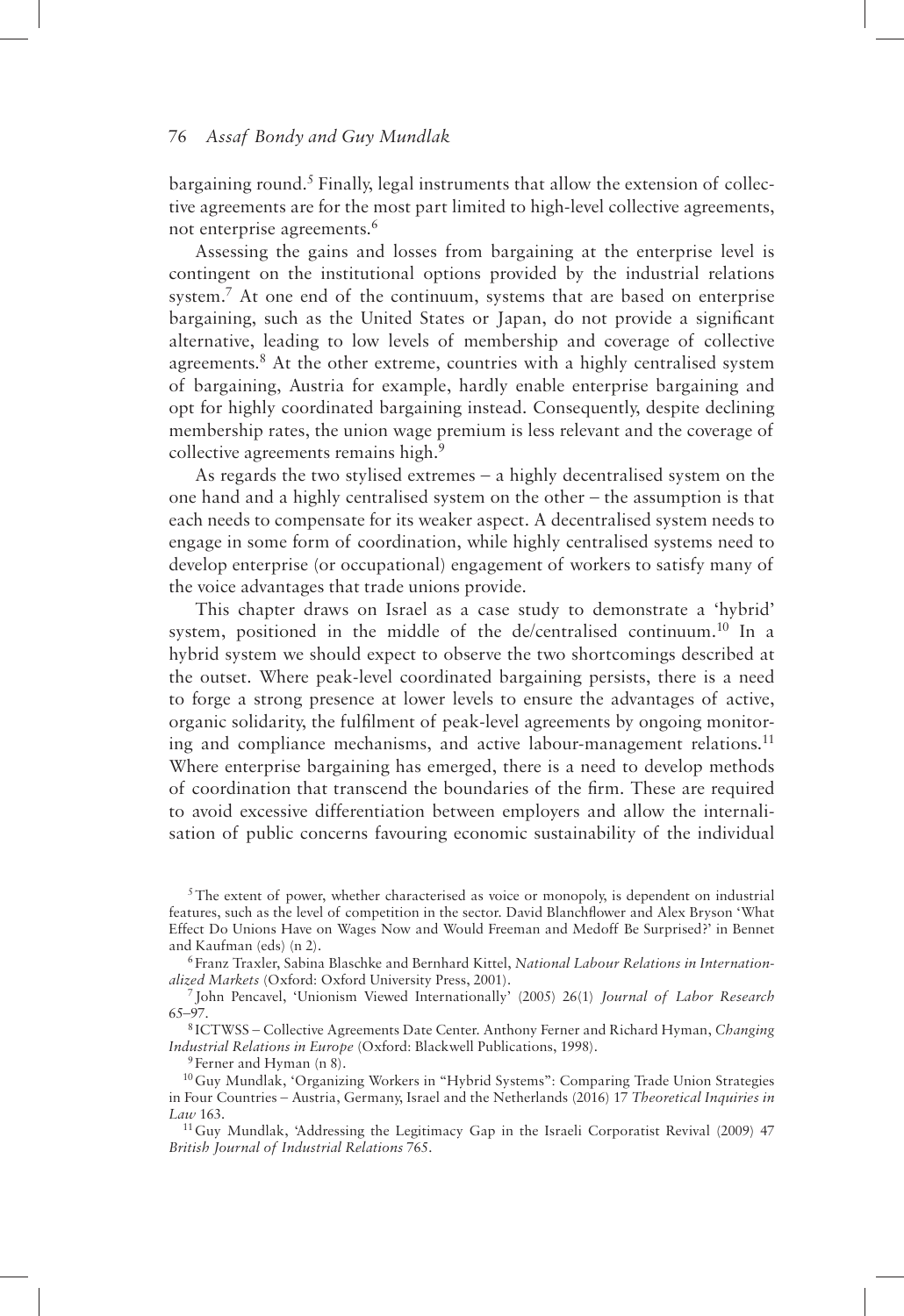enterprise, but also of the industry and of the labour market as a whole (eg, reduction of unemployment, and high levels of inequality between insiders and outsiders). 12

 In the following pages we focus on the latter – the means of coordination. Hybrid systems were previously highly coordinated but are suffering from a continuous loss of membership.<sup>13</sup> Attempts at trade union revitalisation by means of organising workers in greenfield sites are focused on the enterprise level. While the option of sector-level bargaining remains, there is a growing resistance on the part of employers and their associations to negotiating at higher levels. 14 How can trade unions forge a higher level of coordination in times of decentralisation? What could be gained by bringing centralised bargaining back into the trade unions' revitalisation efforts? And under what circumstances could employers acquiesce in bargaining at the sector level ?

 To answer these questions, this chapter proceeds as follows: in Section II we discuss the importance and prevailing methods of coordination. Section III briefly describes the transformation and hybridisation of the Israeli system of industrial relations. In Section IV we look into clusters of enterprise bargaining in four sectors – cellular phone companies, insurance, public transportation (buses), and fast food chains. In the four sectors, there has been a concentration of organising efforts at the enterprise level, and bargaining followed suit at the enterprise level as well. This empirical part of the study observes organising drives from the last five years, some still pending. It is based for the most part on the study of first collective agreements, with only a few enterprises that have already reached a second round of bargaining. To understand the current patterns of negotiated norms, the study further draws on informants from the trade unions who described the process of bargaining in each of the sectors, as well as the organisational objectives and their personal subjective assessment. Section V concludes, integrating the findings with the objectives of coordination and providing some answers regarding the importance and feasibility of coordination in the context of new organising.

#### II. COORDINATION: OBJECTIVES AND MEANS

In Marx's manifesto, he declares that the workers of the world should unite.<sup>15</sup> A universal organisation can benefi t the labour movement in two ways. First, it

<sup>&</sup>lt;sup>12</sup> Maarten Keune, 'Decentralizing Wage Setting in Times of Crisis? The Regulation and Use of Wage-related Derogation Clauses in Seven European Countries' (2011) 2 *European Labour Law Journal* 86 .

 $13$  Mundlak (n 10).

<sup>&</sup>lt;sup>14</sup> Lucio Baccaro and Chiara Benassi, 'Throwing Out the Ballast: Growth Models and the Liberalization of German Industrial Relations' (2017) 15 Socio-economic Review.

<sup>&</sup>lt;sup>15</sup> Karl Marx and Friedrich Engels. *The Communist Manifesto* (London: Penguin, 2004).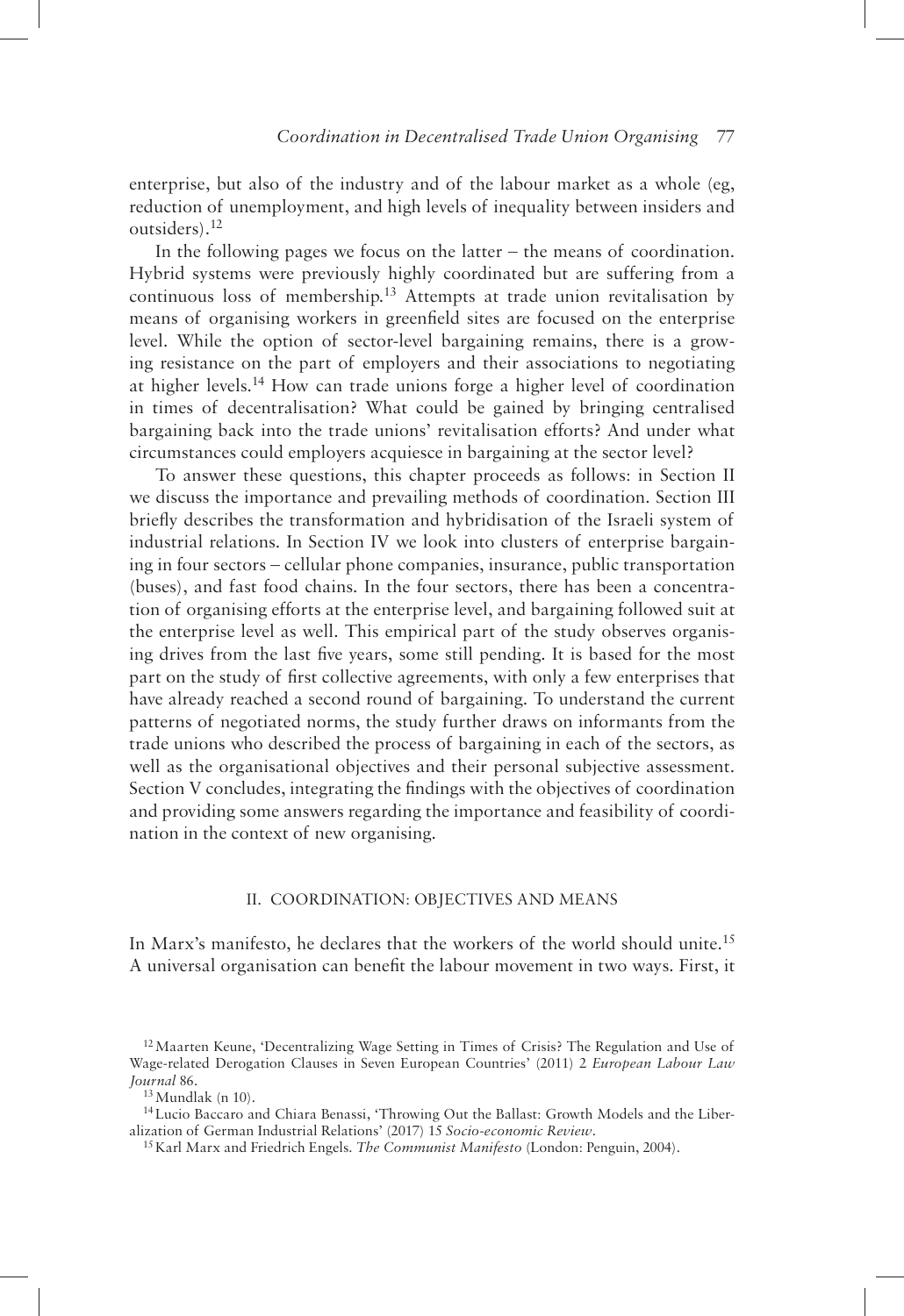increases and multiplies the power of labour. Second, it prevents the shifting of the costs of organising from one group of workers to another. As labour costs increase, following the exercise of labour's collective power, employers may use various strategies to reduce labour costs again – shifting from labour to technology, layoffs or reliance on an international reserve army of (cheap) labour. 16 Universal representation and bargaining is necessary to offset the wide range of strategic responses available to businesses.

 As a practical matter, rather than a strict prescription, the trajectory of universalisation is translated into a more pragmatic direction in labour's strategies – namely expanding the bargaining domain and the coordination among multiple bargaining domains. From the global to the enterprise level, increasing coverage and coordination poses both an objective and a challenge. At the global and regional levels, concerns of a 'race to the bottom' and cosmopolitan values point at attempts to raise the floor of rights across countries, despite the Westphalian separation between nationally based industrial systems.<sup>17</sup> At the national level, national pacts, state-wide bargaining that is class-based (blue- or white-collar), the use of extension orders, compulsory measures to ensure extensive membership and sector-wide bargaining are all institutions that cater to extending coverage and coordination across the economy.<sup>18</sup> Enterprise bargaining suffers from the lowest level of coordination, although splitting the enterprise into smaller bargaining units on an occupational level, carving out part-time and temporary workers, outsourcing and fragmentation are all measures that even further marketise and decrease coordination. ' Uberisation ' and other forms of fragmented work are therefore the ultimate marketisation of work as a commodity, resistant to collective coordination altogether.<sup>19</sup>

 Between marketisation and individualisation on the one hand and the national pact on the other, there is a range of measures that seek to establish coordination. Some are institutionalised, such as sector-wide bargaining. Others are dependent on labour's strategies: for example, when engaging in pattern bargaining, the trade union resorts to a strategy of sequential bargaining, choosing the first establishment, occupation or sector over which to negotiate,

<sup>&</sup>lt;sup>16</sup> Michael Piore, *Birds of Passage: Migrant Labor and Industrial Societies* (Cambridge: Cambridge University Press, 1979).

<sup>&</sup>lt;sup>17</sup> Barbara Bechter, Bernd Brandl and Gugliemo Meardi, *From National to Sectoral Industrial Relations: Developments in Sectoral Industrial Relations in the EU* ( European Foundation for the Improvement of Living and Working Conditions, 2011). Aristea Koukiadaki, Isabel Tavora and Miguel Martinez Lucio (eds), *Joint Regulation and Labour Market Policy in Europe During the Crisis* (Brussels: ETUI, 2015).

<sup>&</sup>lt;sup>18</sup> Michael Wallerstein, Miriam Golden and Peter Lange, 'Unions, Employers' Associations, and Wage-setting Institutions in Northern and Central Europe, 1950–1992' (1997) 50 Industrial and *Labor Relations Review* 379 . Jelle Visser, *Wage Bargaining Institutions – From Crisis to Crisis* , European Commission – Economic Papers 488 (2013).

<sup>&</sup>lt;sup>19</sup> Brishen Rogers, 'The Social Costs of Uber' (2017) 82(1) *University of Chicago Law Review Online* 85 .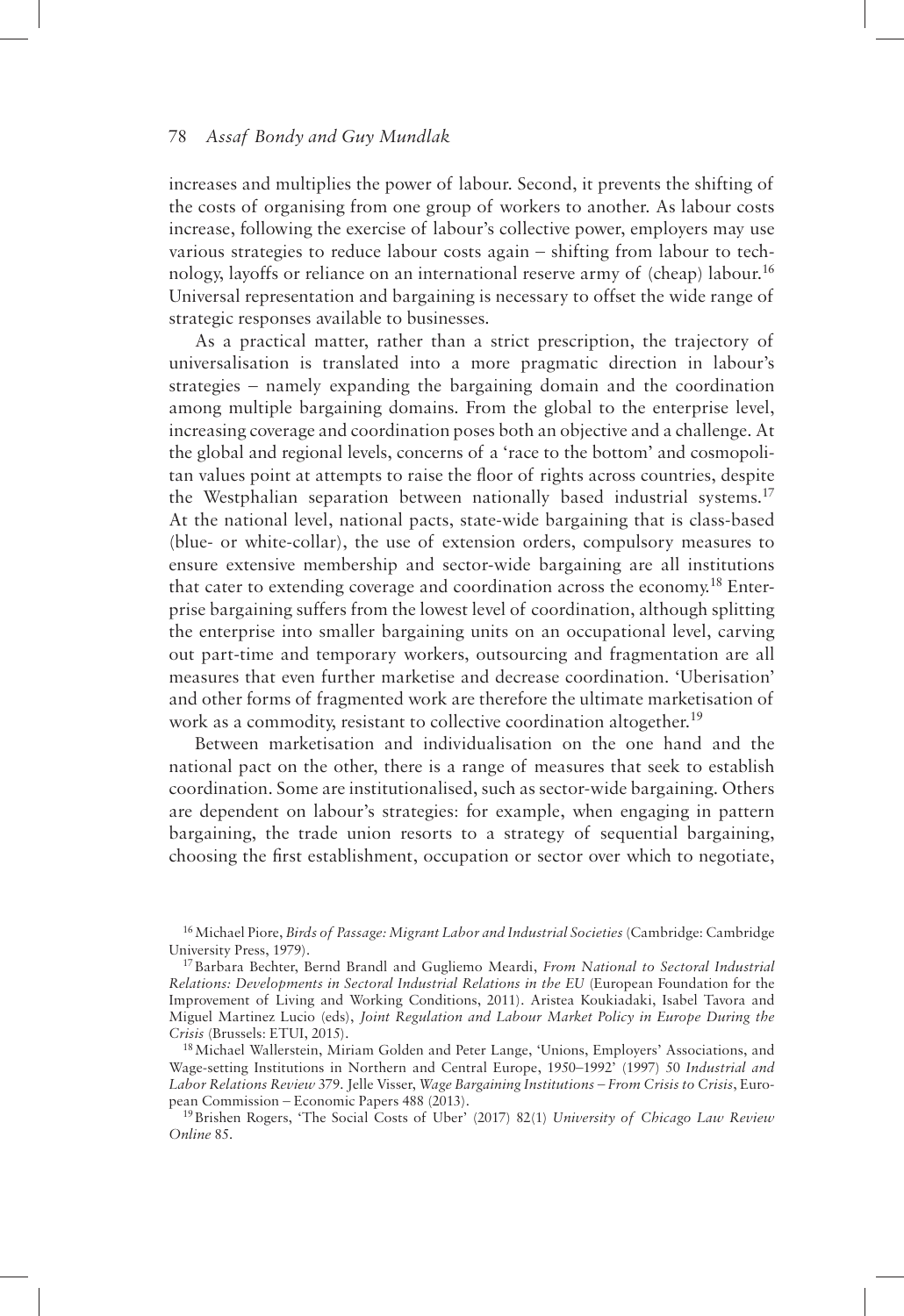and then replicating, adapting and benchmarking others (establishment, occupation or sector). 20 Hence, pattern bargaining can be used as either an inter- or intra-sectoral form of bargaining, depending on the dominant level of bargaining. In the former case, which is widespread in western and northern European states (eg, Germany, Sweden), bargaining for the labour conditions and wages of metalworkers may be chosen, and then other sectors are arranged in accordance with the gains of the leading sector.<sup>21</sup> In the latter, mainly found in several sectors in the US, a trade union can choose one company in the sector with which to negotiate and then use the bargaining outcomes as the benchmark for the bargaining rounds with other companies in the sector.<sup>22</sup>

 Enterprise-level pattern bargaining is not a formal institution, never grounded in law, and rarely found as a formal policy. It does not expand coverage (universalisation) and is focused mostly on coordination between existing bargaining units. It has other variations. Notably, the well-known Japanese practice of labour's 'spring offensive' (Shunto) is a method of inter-union coordination in what is an otherwise highly decentralised system of bargaining.<sup>23</sup> Similarly, linking collective agreements, so that one agreement adopts arrangements that were negotiated in another and the parties agree that changes in one will automatically affect the other, is another method of coordination.<sup>24</sup> Law can act as a coordinating mechanism when drawing on collective agreements by reference to the most representative agreements as a focal point for statutory and judicial norms, or by drawing on commonly negotiated norms as the 'law of industry'.<sup>25</sup>

 Employers may prefer uncoordinated bargaining, mirroring the trade unions ' preference for coordination, notably as a means of weakening the power basis of the trade union. In sectors that are exposed to global competition, employers may further object to coordinated bargaining (or to any form of bargaining) if competition extends the local bargaining domain.<sup>26</sup> In areas where there is a labour surplus, employers may see fewer advantages in coordination, as the labour force is easily replaceable.

<sup>21</sup> Bernhard Ebbinghaus and Bernhard Kittel, 'European Rigidity Versus American Flexibility? The Institutional Adaptability of Collective Bargaining ' ( 2005 ) 32 *Work and Occupations* 163 .

<sup>&</sup>lt;sup>20</sup> Bernd Brandl and Franz Traxler, 'Labour Relations, Economic Governance and the Crisis: Turning the Tide Again?' (2008) 52 *Labor History* 1. Stephen Wood, 'The Cooperative Labour Strategy in the US Auto Industry ' ( 1986 ) 7 *Economic and Industrial Democracy* 415 ; Robert C Marshall and Antonio Merlo, 'Pattern Bargaining' (2004) 45 International Economic Review 239.

 <sup>22</sup> Wood (n 20).

<sup>&</sup>lt;sup>23</sup> Katheleen A Thelen and Ikuo Kume, 'Coordination as a Political Problem in Coordinated Market Economies' (2006) 19(1) Governance 11.

<sup>&</sup>lt;sup>24</sup> In Israel this was the prevailing method for public-sector bargaining in the past, and it is also extant in some of the private-sector collective agreements, such as in banking.

<sup>&</sup>lt;sup>25</sup> Edward B Rock and Michael L Wachter, 'The Enforceability of Norms and the Employment Relationship' (1996) 144 *University of Pennsylvania Law Review* 1913.

 <sup>26</sup> Baccaro and Benassi (n 14).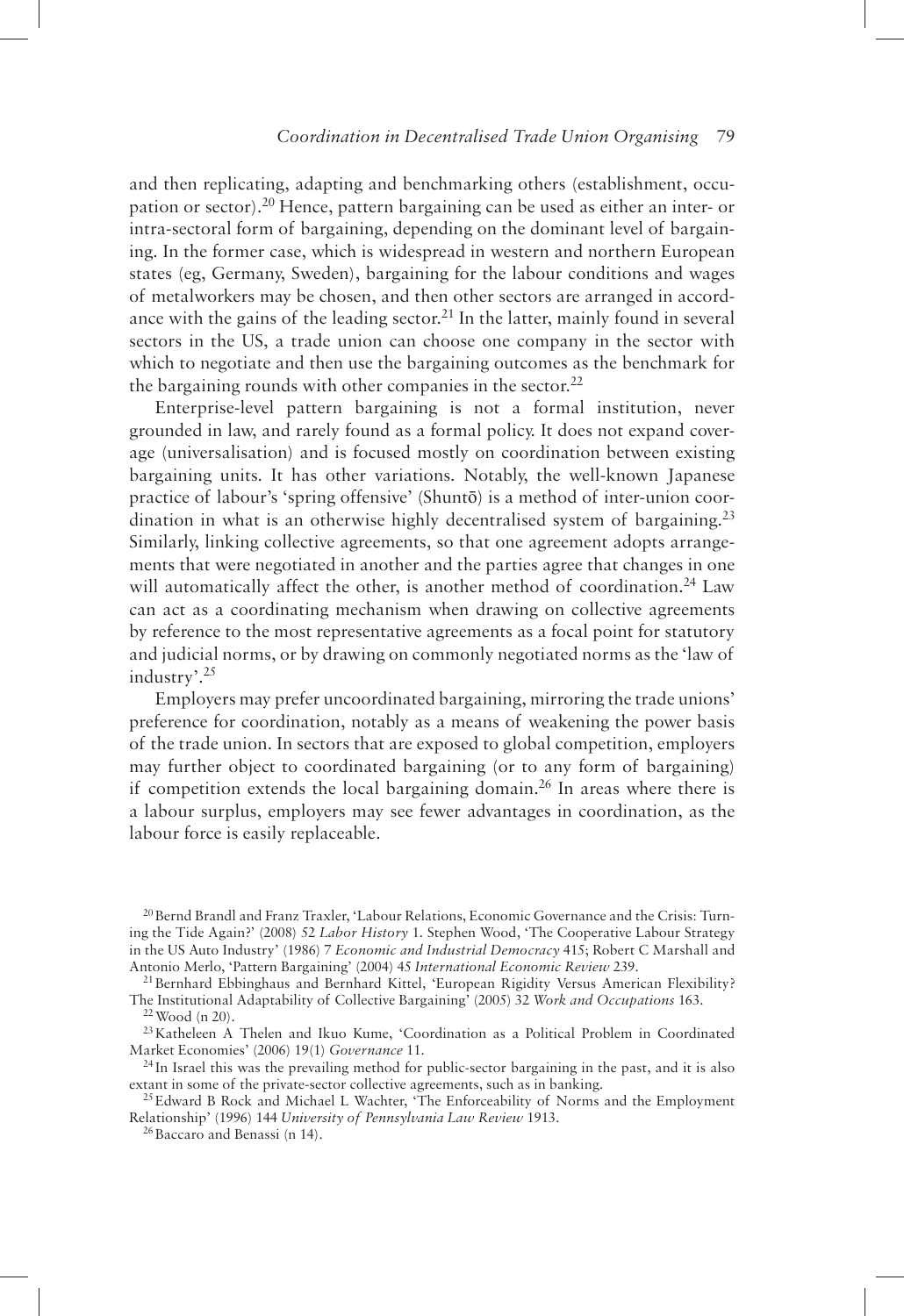However, employers may also have opposing interests that align with the trade unions ' interests in coordination: where stronger employers wish to crowd out employers who are undercutting labour costs and driving investment in the labour force downwards; when there is a shortage in the qualified supply of labour (in which case sectoral agreements may be effective in halting upwards pressures and competition among employers); where investment in human capital is of particular importance and workers ' retention is a high priority; when other forms of centralised pressures are involved, such as state regulation; when law accords particular privileges to coordinated collective agreements (eg, the permission to derogate or adapt statutory arrangements); and when coordinated bargaining is a key to extension orders that can leverage all of the abovementioned advantages.<sup>27</sup>

 The plural forms of coordination in bargaining can be distinguished along several axes: Traxler et al mention two strategies which are particularly important in the present context.<sup>28</sup> First, coordination can be an intentional strategy or merely an outcome of market forces. Second, coordination can be determined by a single agent (for example, the central governing body of a federation of trade unions), or negotiated by several unions. A looser form of coordination is exhibited in sequential, non-linear bargaining rounds, where one union learns and adopts the outcomes of other unions' achievements. Hence, this wellstudied form of coordination by means of pattern bargaining can be characterised as an intentional strategy, which is initiated by a single agent on labour's side, who determines the sequence of bargaining and sets the pattern for all subsequent negotiations.<sup>29</sup> However, this common form of pattern bargaining is not the exclusive form of enterprise-level bargaining coordination, as we will demonstrate in the following sections.

#### III. THE HYBRIDISATION OF THE ISRAELI INDUSTRIAL RELATIONS SYSTEM: THE CHALLENGE POSED BY DECENTRALISATION

Israel's industrial relations system was modelled on corporatist premises.<sup>30</sup> Pre-dating statehood, and later in formalised fashion with the legislation of the Collective Agreements Law (1957), bargaining was recognised at multiple levels. Public-sector bargaining was, and remains, to a large extent

<sup>&</sup>lt;sup>27</sup> Peter Swenson, 'Bringing Capital Back In, or Social Democracy Reconsidered: Employer Power, Cross-class Alliances, and Centralization of Industrial Relations in Denmark and Sweden ( 1991 ) 43 *World Politics* 513 . Brandl and Traxler (n 20).

<sup>&</sup>lt;sup>28</sup> Franz Traxler, Bernd Brandl and Vera Glassner 'Pattern Bargaining: An Investigation into Its Agency, Context and Evidence' (2008) 46(1) *British Journal of Industrial Relations* 33.

 $29$  Wood (n 20); Marshall and Merlo (n 20).

<sup>&</sup>lt;sup>30</sup> Arie Shirom, *Introduction to Industrial Relations in Israel* (Tel Aviv: Am Oved, 1983). In Hebrew. Guy Mundlak, *Fading Corporatism in Israel* (Ithaca, NY: ILR Press, 2007).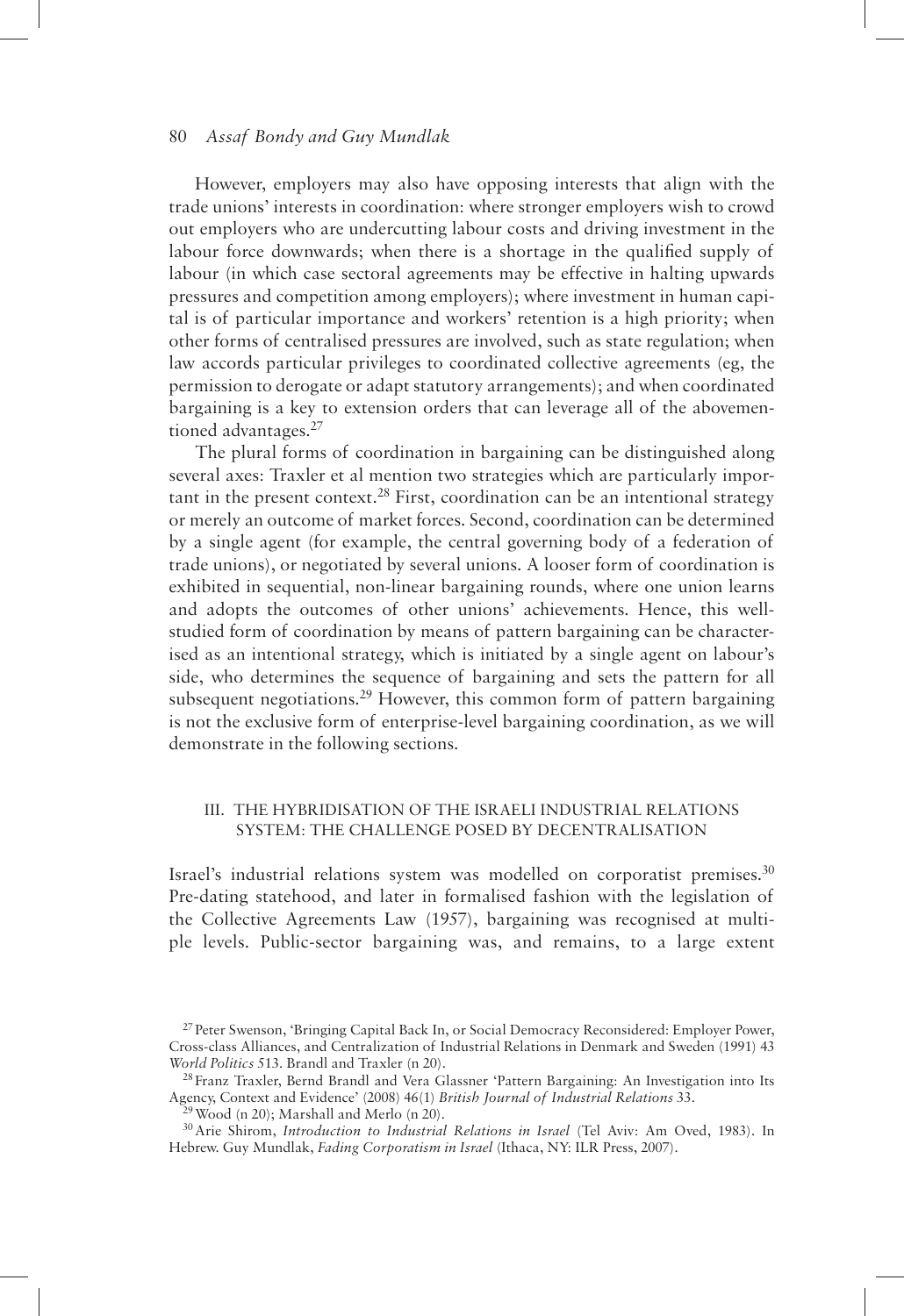coordinated  $-$  through centralised bargaining and legal (financial) regulation  $$ and usually detached from private-sector bargaining. 31 Private-sector bargaining was more fragmented to begin with, but various methods of coordination existed. State-wide coordination of wages and industrial practice covered areas such as minimum wages (until 1987) and cost-of-living adjustments (COLA) (for some years). State-wide legal norms evolved from separate and distinct collective agreements, later becoming universal standards. 32 Sector-level bargaining developed at different periods, and although it declined in some sectors, notably in industry, it is still a prominent form of bargaining and coordination in the service sectors.

 Coordination was never perfect; there were always tensions, in both the public and the private sector. On the one hand, the General Histadrut (the largest federation of trade unions) and the employers' associations wanted to level the playing field across enterprises and sectors (hence intra-sectoral and intersectoral coordination). On the other hand, there were pressures from workers ' committees at the enterprise level who resisted the outcomes of coordination and from employers who did not realise any gains from coordination.<sup>33</sup> Some of the pressures against coordination were relieved by extension decrees, which imposed uniform outcomes on all employers and their employees. At other times, coordinated bargaining efforts gave way to decentralised and fragmented bargaining, whether formally (attested to by a shift to enterprise bargaining) or informally (local 'wage drift').  $34$ 

 Starting from the mid-1980s, and peaking in 1995, the Israeli system transformed considerably, downplaying some of its corporatist features and developing pluralist ones instead. The 'Ghent system', which tied healthcare provision with trade union membership, was removed; the pensions system that had been under the sole control of the General Histadrut was opened to market competition; the General Histadrut sold off its vast economic holdings; and the symbiotic political liaison between the General Histadrut and the ruling political party was terminally disconnected. 35 One of the important implications of the change in the system was the relatively rapid drop in membership rates and, to a lesser extent, in the share of workers who are covered by collective agreements. While in the early 1980s most workers were members of trade unions (more than 80 per cent, with the majority belonging to the General Histadrut) and covered by collective agreements (more than 80 per cent), by 2006 the share

<sup>&</sup>lt;sup>31</sup> Lev L Grinberg, *Split Corporatism in Israel*, (New York: CUNY Press, 1991). 32 Mundlak (n 30).

<sup>&</sup>lt;sup>33</sup> Lev L Grinberg, *The Histadrut Above All* (Jerusalem, Nevo Publishers, 1993). In Hebrew.

<sup>&</sup>lt;sup>34</sup> Tali Kristal, 'Decentralization of Collective Agreements in Israel, 1957–1998' (2002) 9 *Work*, Society and Law. In Hebrew.

<sup>35</sup> Yitzhak Haberfeld, 'Why do Workers Join Unions? The Case of Israel' (1995) 48 *Industrial & Labor Relations Review* 656 . Mundlak (n 30).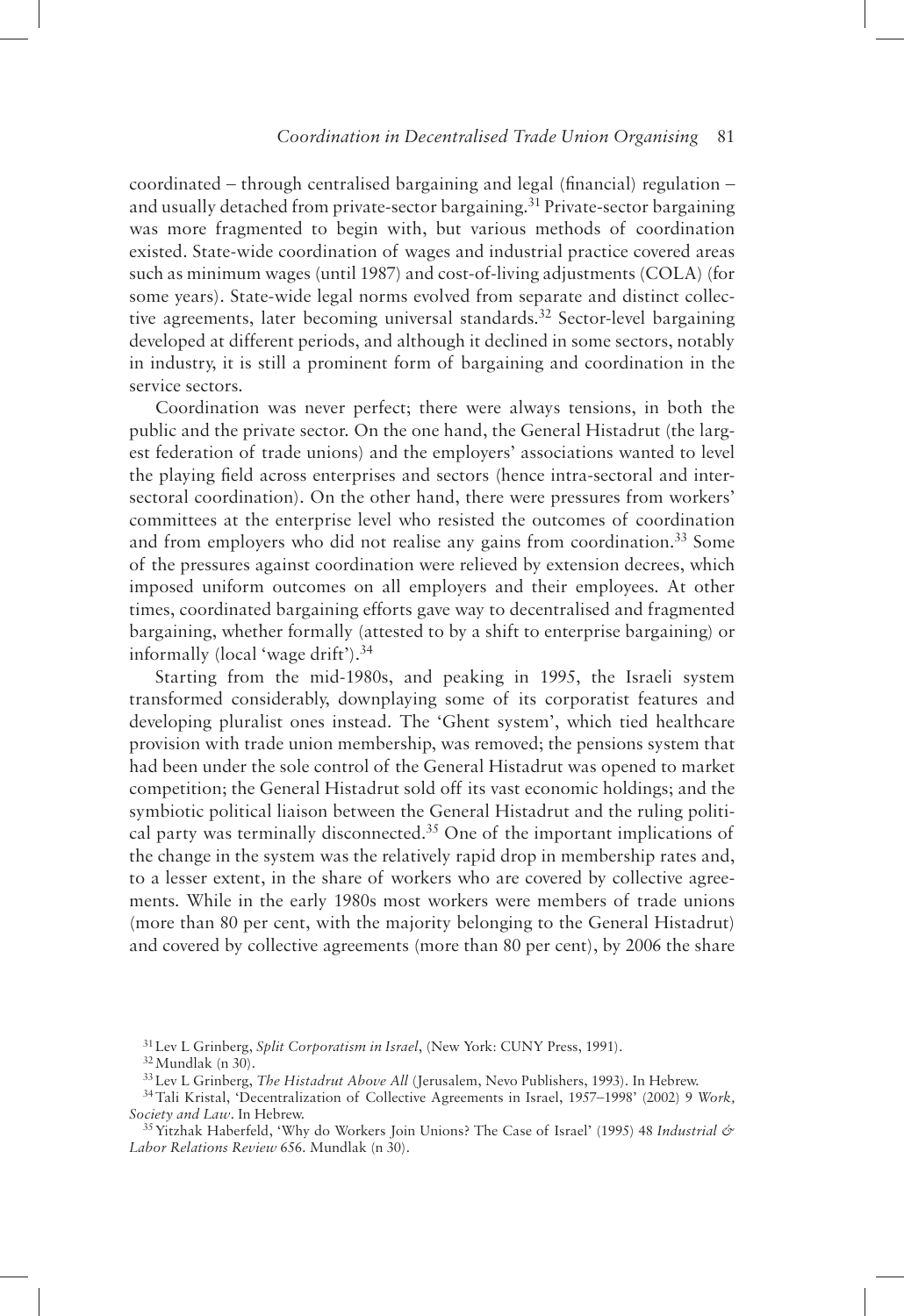of members was down to 31 per cent (two-thirds of them in the Histadrut) and the share of workers who were covered by collective agreements was down to 51 per cent. These figures are indicative of a deep change in the nature of the system, which became more pluralist, decentralised, decentred, conflictual and juridified.<sup>36</sup>

 With the removal of the Ghent system, the General Histadrut attempted to organise workers in greenfield sites, but for the most part these organising drives failed.<sup>37</sup> During these initial attempts, the Labor Courts and the legislature developed the law and secured the workers from retaliation and unfair labour practices. 38 However, lack of experience in organising, coupled with a slow judicial response and the unfamiliar terrain for all concerned, can account for the failure of the first wave of enterprise organising attempts.

 In 2008 a second wave of organising attempts started. Motivated by the entry of a new trade union ('Power to the Workers') that sought to democratise trade union representation and emphasise grassroots bargaining, the General Histadrut and another veteran federation – the National Histadrut – started developing new strategies for organising and devoted resources accordingly.<sup>39</sup> Unlike the first wave, the second wave can be considered a triumphant success, with a host of organising drives in greenfield sites that were concluded with a collective agreement. Trade unions entered establishments in sectors that were considered to be almost immune to trade union activity. The success of the trade unions was exponential and as more workers succeeded in organising, other workers began to view the trade union as a feasible option they could consider.

 According to the Law of Collective Agreements, in order to bargain at the enterprise level a trade union must reach the status of an exclusive bargaining agent, which requires the fulfilment of two major conditions: (a) being the trade union with the most members in the bargaining unit, and (b) with at least a third of the overall number of workers employed in the bargaining unit. 40 The latter condition makes organising difficult as the trade union must achieve a critical mass.

 Sector- and national-level bargaining continues and technically remains feasible for greenfield sites as well. From an organising perspective, sectorlevel bargaining may seem much easier. The Law of Collective Bargaining only requires that the representative trade union be the union with the most *organised workers* in the bargaining domain (ie, that it meet condition (a) for enterprise

<sup>&</sup>lt;sup>36</sup> Tali Kristal, Guy Mundlak, Yitzhak Haberfeld and Yinon Cohen, 'Union Density in Israel 2006 – 2012 : The Split of the Industrial Relations System ' ( 2015 ) 14 *Work, Society and Law* 9 . In Hebrew.

 $37$  Mundlak (n 11).

 <sup>38</sup> Israel National Labor Court (Appeal) No. 64/09. Israel Law of Collective Agreements (1957. 8th Amendment, 2009).

 <sup>39</sup> Kristal et al (n 36).

 <sup>40</sup> Israel Law of Collective Agreements (1957).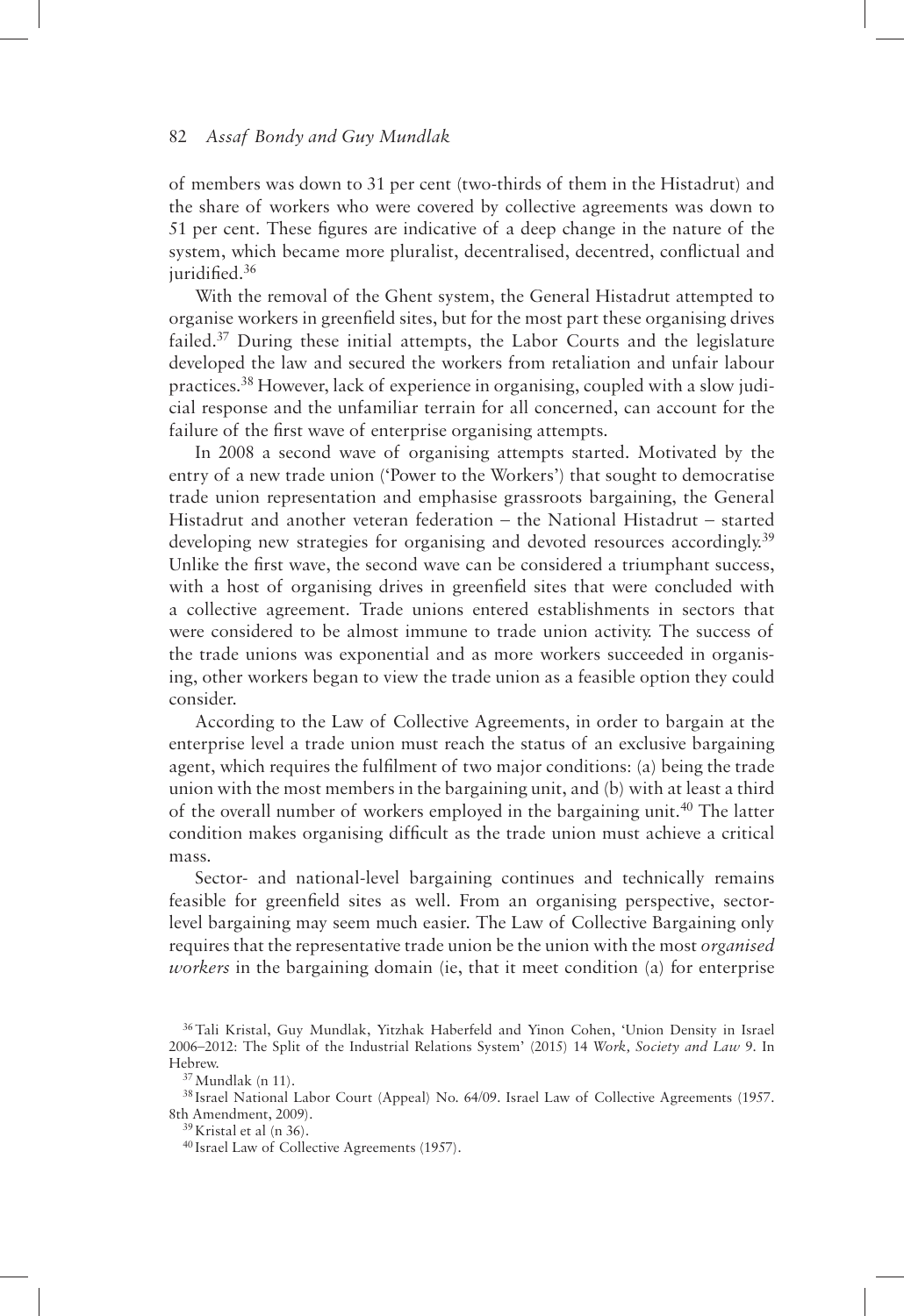bargaining, *supra* , but not condition (b)). Hence, if only a handful of workers in a sector are organised in one union, and there are no competing unions, that union has the legal licence to negotiate a sector-level agreement with an employers' association. A sector-level agreement can then be extended to employers who are not members of the employers' association at the request of the negotiating parties. 41

 Despite the legal ease of gaining representative status for sector-level agreements, trade unions do not organise for the purpose of achieving a sectoral agreement. There are several interrelated reasons for the mismatch between organising and coordinated bargaining at a level that extends beyond the single enterprise. First, sector-wide agreements require an employers' association on capital's side. This requires the affirmative interest of employers to coalesce, organise and coordinate. Hence, the association of employers is in fact more important than the organisation of workers. Second, organising workers is based on methods of building solidarity from the bottom up. Enterprise bargaining requires attending to the workers' needs, both as a successful strategy of voice and as an instrument to preserve the necessary support of the workers. Sector-level bargaining is a method of governance that is based on central representation, far removed from the workers' active voice in negotiations. To conclude a sector-wide agreement, the trade union needs to be a good ' social partner' to elicit the cooperation of business, more than it needs to organise the workers.

 The new organising wave did not abolish sector-level bargaining altogether. Some sectors, such as hospitality, construction and agriculture, are continuously governed by sectoral agreements. In the cleaning and security sectors, new sectoral agreements play an important role and have been negotiated in tandem with increased responsibility that was placed on employers by the Law on Enforcement of Labor Laws (2011). But in the new sectors, the greenfield sites, where most organising takes place, sector-wide bargaining was never considered an option. This is the result of trade unions ' modes of operation, the fascination with new forms of collective action, competition between unions, and employers' reluctance to negotiate at the sectoral level.

 The advantages of the new enterprise-based organising are clear. They are an essential ingredient of the labour movement's revitalisation efforts in Israel, highlighting a localised version of industrial democracy, workers' voice and direct participation.<sup>42</sup> At the same time, the new focus on organising and enterprise bargaining risks losing the advantages of coordinated bargaining.

 Presenting enterprise bargaining and sectoral bargaining as two diametrically opposed forms of association and bargaining may be a good way to stylise differences, underscoring the challenges facing trade unions in hybrid systems. But is there a continuum between them ? The discussion on coordination in

 $41$  ibid.  $42$  Mundlak (n 10).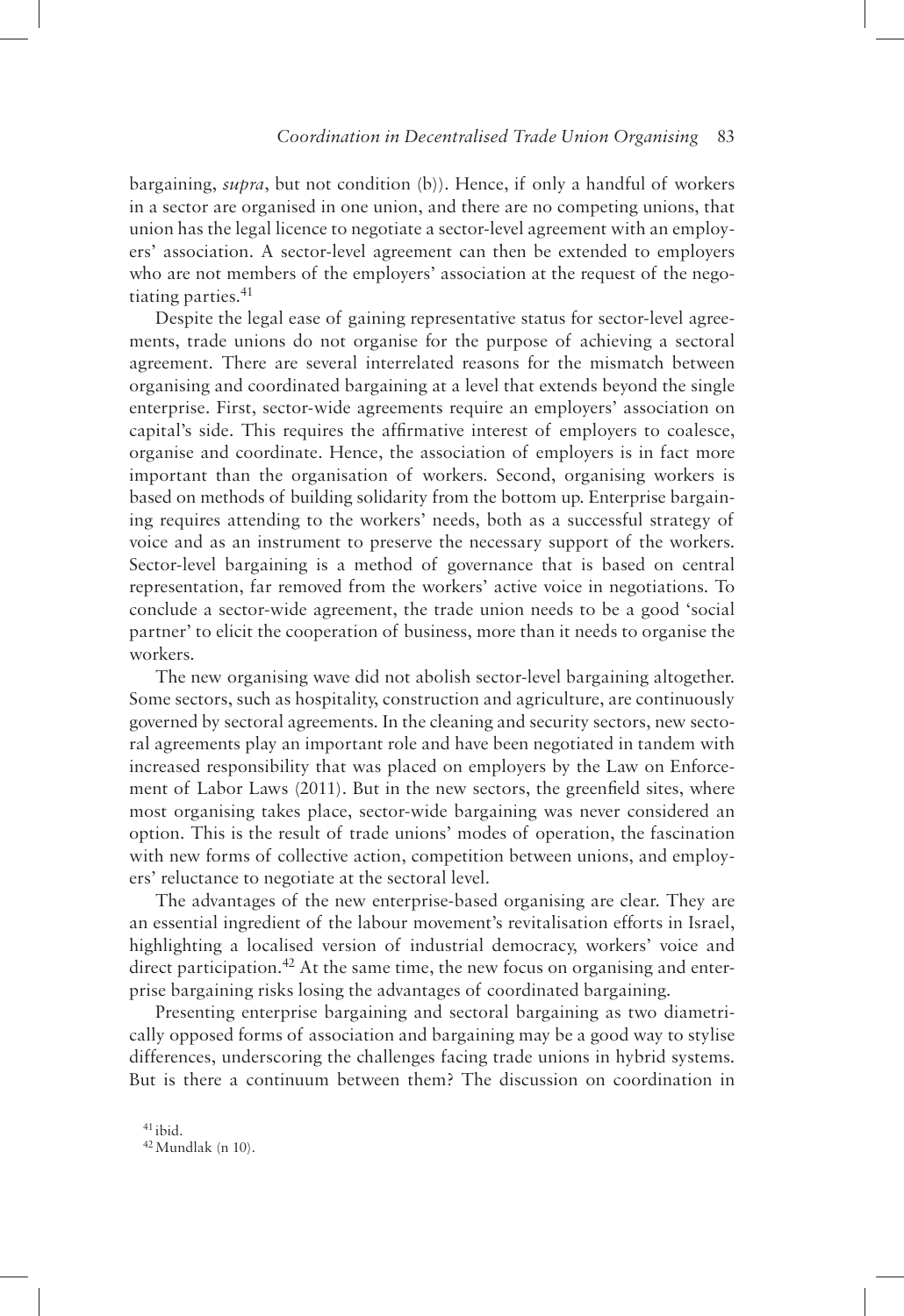the previous section suggests there may be. In the following section we seek to describe the clustering of enterprise bargaining in a single sector, asking: to what extent, and by which mechanisms, can a cluster of bargaining rounds in a single sector elevate the level of intra-sectoral coordination, and to what extent can a cluster of enterprise agreements lead to highly coordinated sectoral bargaining?

#### IV. CONNECTING THE DOTS: THE STUDY OF ENTERPRISE BARGAINING IN FOUR SECTORS

 To answer the research question, we chose four sectors in which several new organising drives have succeeded and reached a collective agreement at the enterprise level: cellphone companies, insurance companies, public transportation (bus companies), and the work of youth in the hospitality industry – fast food chains, restaurants and catering. The study traces forms of coordination *within* each of the sectors (and not *between* sectors). The primary source for the study are the collective agreements that were concluded in each of the sectors. To make sense of the comparison between the detailed agreements, interviews were held with relevant union officials.

 Collective agreements of the kind studied here are long and detailed, and comparing them is difficult as both differences and similarities appear throughout. To facilitate the comparison, we distinguish two categories:

- (a) *Quantitative subjects wages and benefits*: wage setting, compensation methods (individual, team and corporate-wide bonuses), and fringe benefits; in this category we also observe wage flexibility – the leeway afforded to the employer to change the wage structure.
- (b) *Qualitative subjects organisational aspects*: numerical flexibility including exclusions from the coverage of the agreement, hiring, the termination of the employment relationship (collective layoffs and individual dismissals), the use of subcontracting and temp workers; functional flexibility, which includes consultation, negotiations and co-determination rights with regard to changes in employment conditions, organisational change (such as mergers and the acquisition of other companies), technological change, and the rights accorded to the trade union (office-space and paid hours for the trade union representatives among the workforce) and the employer (notably industrial peace). To focus the comparison, we demonstrate coordination with regard to protections from various types of dismissals.

#### **A. The Cellphones Sector**

 Cellphone companies started operating in the mid-1990s, after the removal of the Ghent system, and the newly established companies emerged as part of a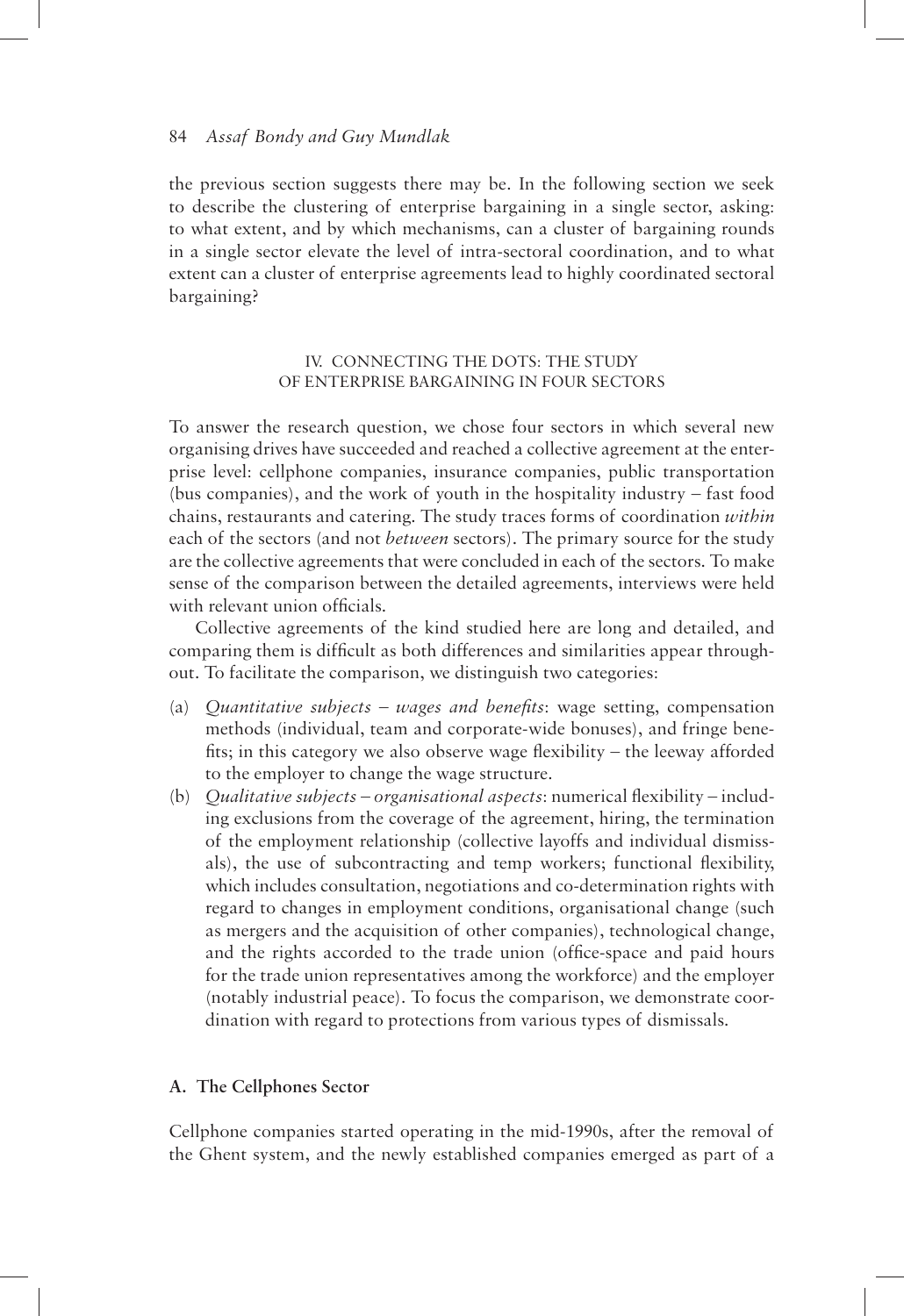new sector that is outside the organised economy. A three-company oligopoly gradually emerged, who remain to date the largest players. In 2010 the Ministry of Communications opened the sector to competition, lowering the price of cellphone services significantly and encouraging the entry of new players.<sup>43</sup> Consequently, there are at present approximately eight small companies beside the big three. Profit margins in the sector have gone down considerably due to the reform. 44

 Shortly after the 2010 reform, the workers in one of the large companies – Pelephone – launched what was one of the most visible and studied organising drives in Israel.<sup>45</sup> Its visibility was due to the size of the company (at the time, over 3,000 employees), the collapse of the common perception that the new industry and services were outside the collective bargaining zone, and the legal precedent that was established during the organising drive – severely curtailing employers' speech against employees' organising. Following a volatile organising drive, a collective agreement was concluded with Pelephone, and shortly thereafter employees in the other two large companies got organised and concluded a collective agreement. In two of the smaller companies a collective agreement had already been concluded at the time of writing, and only a few of the smallest companies remain unorganised at present. All of the agreements in the sector were negotiated on labour's side by the General Histadrut, except for the latest negotiations, which were concluded by the rival National Histadrut. The concentration of organising drives and agreements in the cellphone and ancillary sectors (new telecommunications and internet, high-tech) led to the establishment of a new trade union under the roof of the General Histadrut – representing employees in these fields.

 The three major agreements display a high level of similarity. They were negotiated in different years (2013, 2014, 2015) and therefore are to be renegotiated at different times (unlike traditional forms of pattern bargaining). According to the head of the cellphone/internet trade union, the first agreement created the basic platform and consecutive rounds generally matched and topped the previous rounds, thereby achieving incremental improvement. This creates a variation on pattern bargaining whereby the workers' committees in each of the companies on the one side and the human resource managers on the other side emulate previous rounds and negotiate any incremental changes.

With regard to wages, at the time of concluding a first agreement, there is an approximately 10 per cent wage hike, a one-time signing bonus (compensating for the delay in the months of negotiations), and then an annual wage improvement of approximately 3 per cent (2.8–3.1 per cent). While the overall

<sup>&</sup>lt;sup>43</sup> Jushua D Margolis, Amram Migdal and Kerry Herman, 'Moshe Kahlon: Telecommunications Reform and Competition in Israel's Cellular Market (A)', *Harvard Business School Case* 417-017  $(2016).$ 

 <sup>44</sup> Interview with the head of the Cellular and IT union.

<sup>&</sup>lt;sup>45</sup> Pnina Alon-Shenker and Guy Davidov, 'Organizing: Should the Employer Have a Say?' (2016) 17 *Theoretical Inquiries in Law* 63 .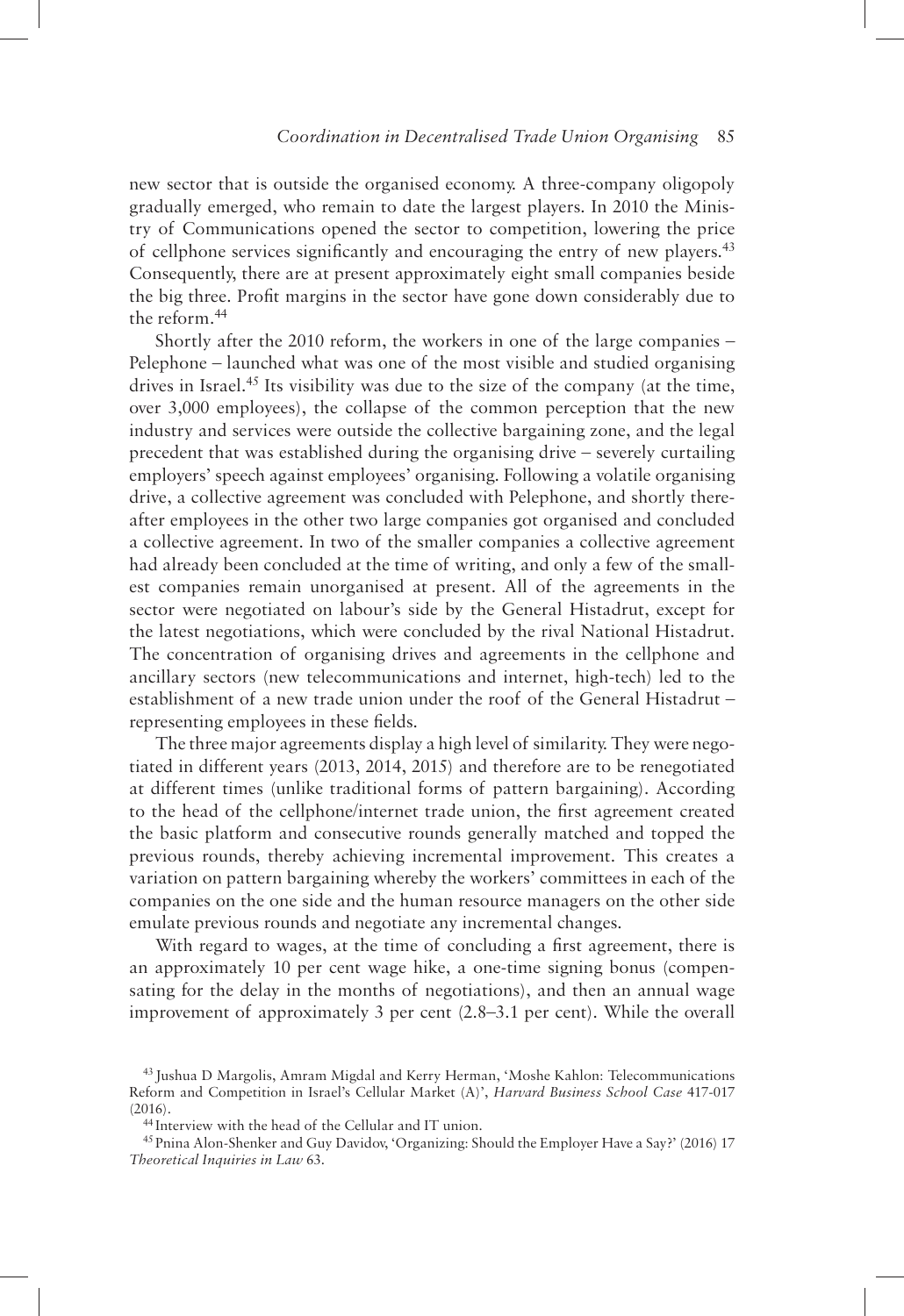wage package, as a whole, is relatively similar, differences are noticeable with regard to its internal distribution among the workers. The wage hike is split in all companies into a flat wage raise and a component that is left to managerial discretion. The overarching principle is that the least compensated workers should not be hurt by inflation, and the wages of the best compensated workers (enjoying the most rewards emerging from managerial discretion) should be contained within bounds. While the trade union respects the employers ' demand for differentiation, in return it has negotiated for visibility of the differential reward methods, the criteria and method of administration. 46

 With regard to the qualitative aspects, the agreements provide management much leeway, demanding consultation and negotiation rights that are in line with the general duties of collective labour law in Israel. The qualitative aspect covers all matters from hiring to firing, as well as temporal and functional flexibility. On most matters it provides certain procedural safeguards, but leaves the managerial prerogative intact. To single out an important aspect of the qualitative (or so-called 'organisational') aspect of the agreements, the protection from dismissals is the most significant. The collective agreements translate the general legal duty to act in good faith<sup> $47$ </sup> into a highly detailed protocol, emphasising the trade union's rights in the process. The protocol distinguishes between individual dismissals, for reasons of lacking performance or for disciplinary reasons (with a separate protocol for each of the two), and collective dismissals, notably for the purpose of downsizing. All the agreements refer to each of these situations and construct a similar model. Some variations include an extension or shortening of the period given to the employee for improvement before dismissal hearings can be launched; a distinction between serious and light disciplinary claims in disciplinary dismissals; or a method to overcome an impasse in negotiations over the list of workers to be dismissed at a time of collective layoffs.

 Coordination, leading to similarity in the agreements, is fostered by the fact that there is a single hierarchical agent. Since the launch of the new organising drives, the General Histadrut has established a system in which all enterprise-level collective agreements must conform with its guidelines on wages, organisational matters (such as dismissals) $48$  and pensions. Deviations from the general

 <sup>46</sup> Interview with the head of the economic dept. in the Histadrut.

<sup>&</sup>lt;sup>47</sup> The Labor Court held that an employee must be provided with the reason for considering the termination of the employment relationship and the necessary facts to substantiate the alleged reason. The employee must be given enough time to prepare and is allowed to be represented at the hearing. The employer must listen to the employee wholeheartedly and consider the employee's claim in good faith.

<sup>&</sup>lt;sup>48</sup> Other organisational matters that are heavily coordinated by the General Histadrut include the list of occupations that are exempted from the coverage of the collective agreement, priority in hiring from within the internal labour market (promoting the existing workforce), consultation and bargaining rights, and the industrial peace clause.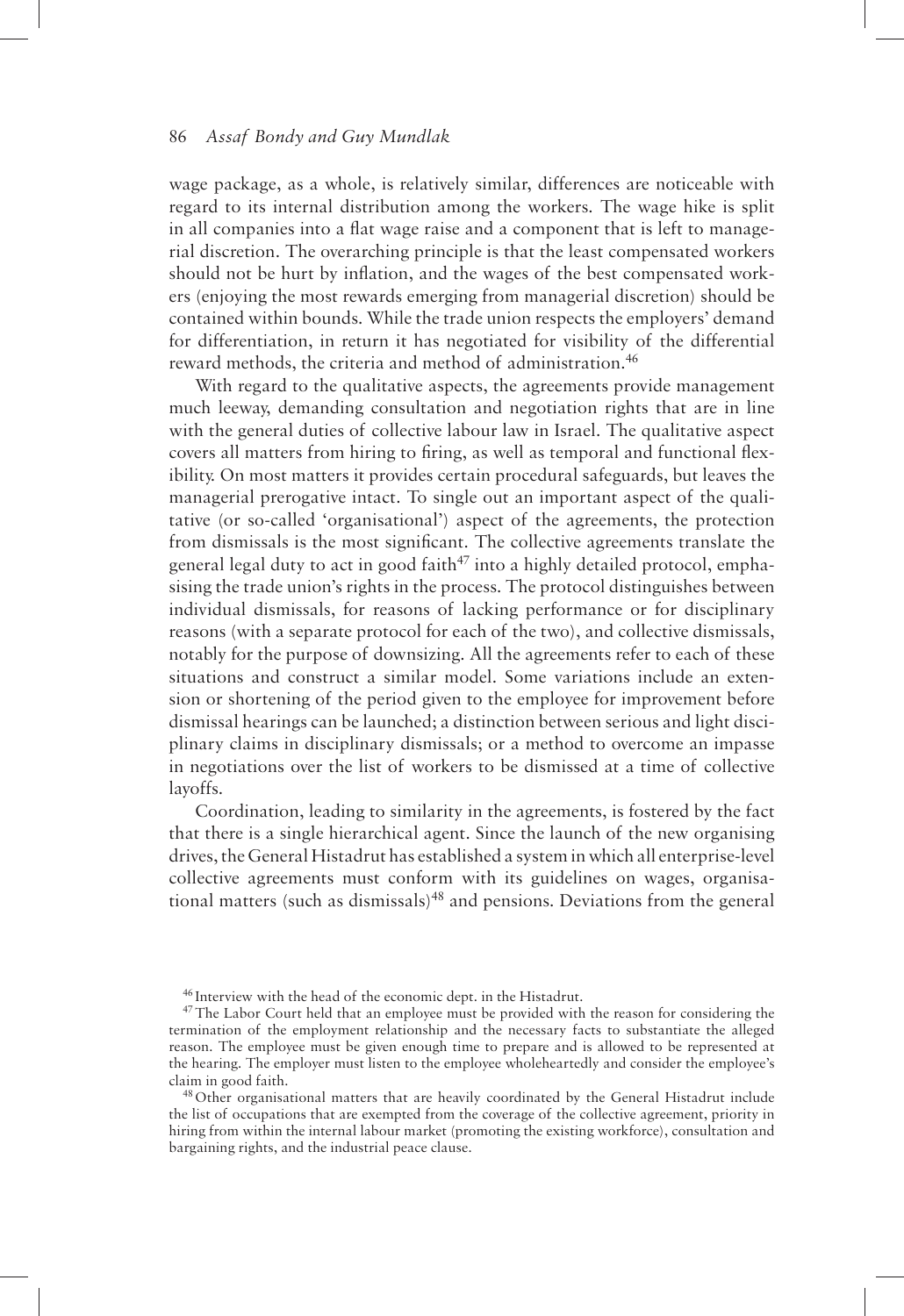guidelines must receive the approval of the higher echelons in the relevant trade union and on occasions even the head of the General Histadrut.<sup>49</sup>

 The two remaining agreements are in mid-size companies. One was concluded by the General Histadrut and is structured according to the same template that was created in the agreements of the 'big three'. However, it is weaker on the quantitative aspects. By contrast, in one company (Golan) the collective agreement was concluded with the competing National Histadrut. The quantitative aspect is significantly weaker, as no wage supplements are specified at all, and the organisational chapter extends more flexibility to the employer in hiring and firing. This agreement is strikingly different from the others, reflecting either the economic vulnerability of the particular company, which was in a process of acquisition and regulatory supervision at the time the agreement was concluded, or the more business-accommodating position of the trade union representing the workers there.

To summarise, the 'big three' companies, comprising a large part of the sector (in terms of workers employed), exhibit a form of incremental pattern bargaining that was structured from the bottom up. The organising drives were initiated by the workers themselves, but the workers ' committees that were established after the recognition of trade unions ' representativeness coordinated their demands. The General Histadrut developed a top-down coordinating method, demanding that the workers' committees negotiate on the basis of the General Histadrut's list of essential claims and economic framework. The agreements in the large companies also dictate the benchmark for the smaller companies. Unorganised companies are few and can be organised if workers wish to do so.

The trade unions have not shown any significant interest in sectoral bargaining, despite the similarity of the existing agreements that could be useful in setting an agreed-upon floor in all the companies. The trade union considers the current incremental (pattern) bargaining to offer an advantageous opportunity to raise the wage floor and improve the trade union's involvement in the companies. That, together with the responsiveness to the workers ' interests that are confined to their own company and the possibility of covering the whole sector by organising at each company, removes the trade union's interest, even if negotiations for such an agreement are claimed to be easier. The rival National Histadrut clearly does not want a sectoral agreement, which may crowd it out at the enterprise level as well.<sup>50</sup> Without the unions' direct interest in sectoral bargaining, employers are not reacting by means of a business association, and have not shown any particular interest in minimising the effects of enterprise bargaining by switching to the sectoral level.

 <sup>49</sup> Interview with the head of the economic dept. in the Histadrut.

 <sup>50</sup> Interview with the head of the cellphone and IT union.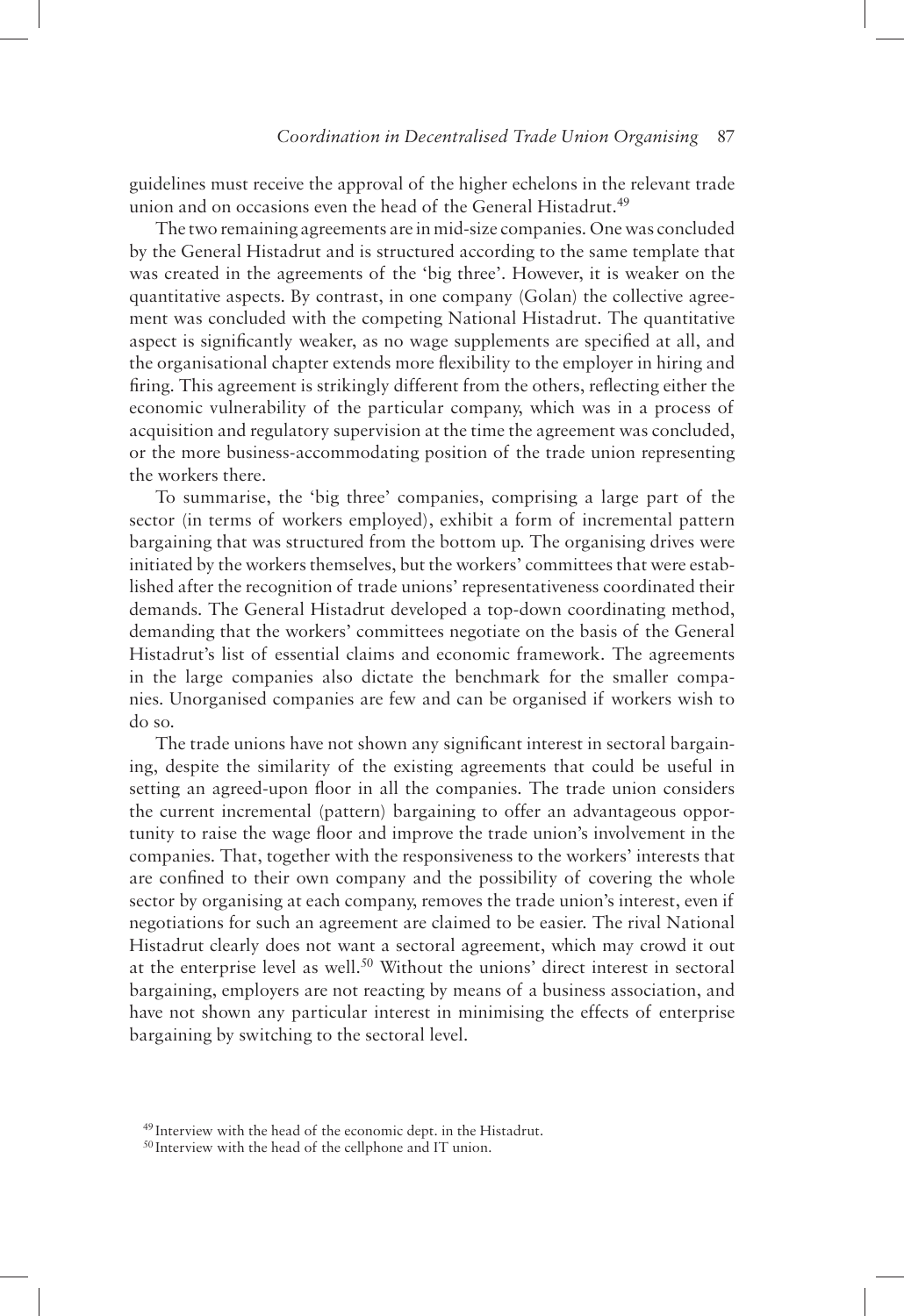#### **B. The Insurance Sector**

 The insurance sector was previously almost totally unorganised. Following several organising drives that were initiated by workers in the insurance companies themselves, a number of collective agreements were set in place. While the initial organising drives were supervised by high officials in the Histadrut and the head of the Service Workers Union (Maof; belonging to the General Histadrut), the concentration of new organising in the sector led to the establishment of an Insurance Chapter in the Maof trade union (since 2014). 51

Unlike the cellphone sector, on the employers' side, there are two relevant associations – the Israeli Insurance Association, which organises all the insurance *companies* , and the Association of Insurance Brokers and Agents in Israel, representing the insurance *agents* . Both are well-established organisations with a comprehensive membership but they do not engage in employment matters. In the past, however, they have signed nationwide collective agreements (for example, with regard to COLA). Furthermore, there are insurance agents who are members of the Chamber of Commerce (a recognised and active employers' association). All of these institutions can evolve over time into an employers ' association for the purpose of sectoral bargaining but they do not qualify as such at present.

 To understand the current coverage of enterprise agreements, it is important to split up the sector according to several parameters: (a) distinguishing insurance companies from insurance agents; (b) distinguishing traditional insurance companies from direct insurance companies that sidestep the need for an agent; (c) distinguishing insurance companies by size, as large insurance companies may employ 3,000 employees, while a small insurance agency may be a familyrun business with a few employees. Collective agreements that were already signed or being negotiated at the time of writing concentrate on the larger and medium-sized companies. These agreements reveal similarities along the same pattern as in the cellphone companies. The same coordination methods that were described in the cellphone sector prevail here as well: (a) incremental pattern bargaining, with one workers' committee learning from another; and (b) hierarchical coordination by the General Histadrut.

 Two organising attempts among the insurance companies failed. According to the head of the Insurance Chapter, this is because the workers are satisfied with their working conditions. This implies that the union premium is not significant in comparison to the higher bracket of working conditions prevailing in the sector. The coordination of successful organising drives upscaled working conditions in other insurance companies to the level of the more generous employers in the sector but did not surpass them. This indicates that even in enterprise bargaining, coordination is both driven and constrained by market conditions.

<sup>&</sup>lt;sup>51</sup> Interview with the head of the insurance chapter in the Histadrut.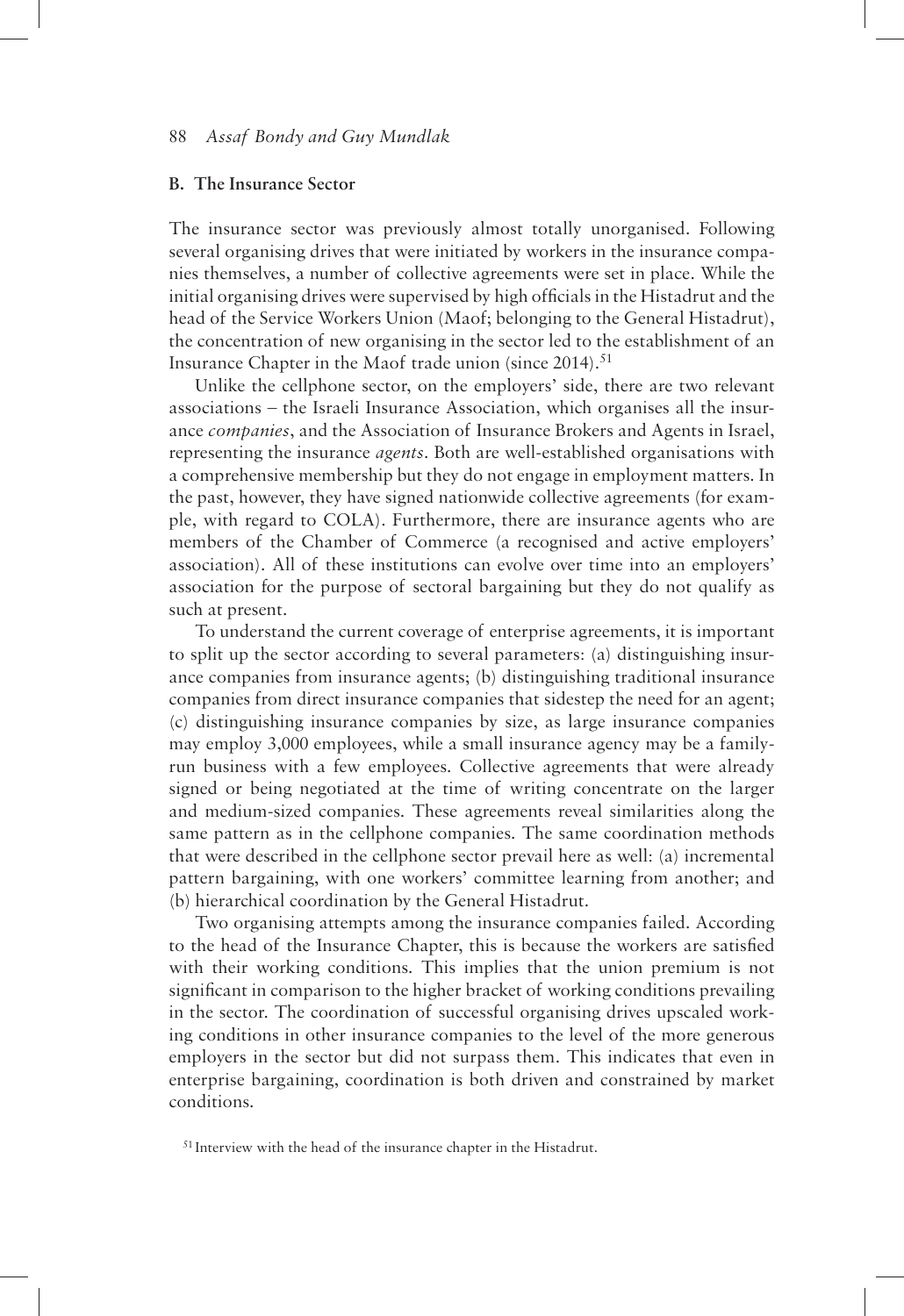When asked about the efficacy of a sectoral agreement, given the similarity among the existing agreements (and the working conditions in the non-organised firms), three considerations were articulated by the trade union. First, two agreements provide a lower level of benefits and organisational protections. One agreement was negotiated with a smaller struggling company. That agreement, it was explained, was the best that could be obtained for and by workers without crowding the company out of the market. A sectoral agreement would likely have had a crowding effect. A second agreement that was concluded with a direct insurance company adapts the wages and organisational protections to the unique composition of the workforce. Most of the workers are employed in call centres and work at a low hourly wage, topped by benefits that are tied to performance (eg, the number of insurance policies sold). A sectoral agreement that is modelled on the composition of the workforce in the large full-fledged insurers may inhibit alternative forms of insurance provision.<sup>52</sup> This is considered to be detrimental to coordination through sectoral bargaining.

 Second, it appears that one of the agreements in the large insurance companies is considerably more generous to the workforce than the others. It covers non-traditional issues (eg, affirmative action for people with disabilities, or sorting the rights and duties of workers with regard to privacy on the company's computers and email boxes) and extends benefits that are outside the prevailing norm (eg, with regard to severance pay and pensions). The effect of a sectoral agreement on such a company is uncertain. It may be neutral because it is always possible to supplement the sectoral bargaining with additional organisational rights and wages. Just the same, it may also be negative as a sector-wide agreement may serve as a focal point for negotiations and inhibit negotiations for extraordinary arrangements and supplemental rights.

 Finally, the coverage of collective agreements in the insurance sector is considerably lower than in the cellphone sector, but the number of insurance companies is still manageable and can still be organised in the future, thereby reaching a comprehensive coverage level on the basis of enterprise bargaining.<sup>53</sup>

 As opposed to the limited number of insurance companies, there are a vast number of insurance agents. Despite sporadic organising in a few of the more established agencies, it is recognised that without a sector-level agreement, the coverage of collective agreements will remain spotty at best. The more established agencies will also be reluctant to raise wages over and above the prevailing norm in the small agencies. Hence, a sectoral agreement may be the only feasible method of coordination among insurance agencies. A sectoral agreement may also make it possible to forge a distinct set of organisational rules and wage norms that are suited to the particular nature of the sector. For example,

 $52$  ibid. 53 ibid.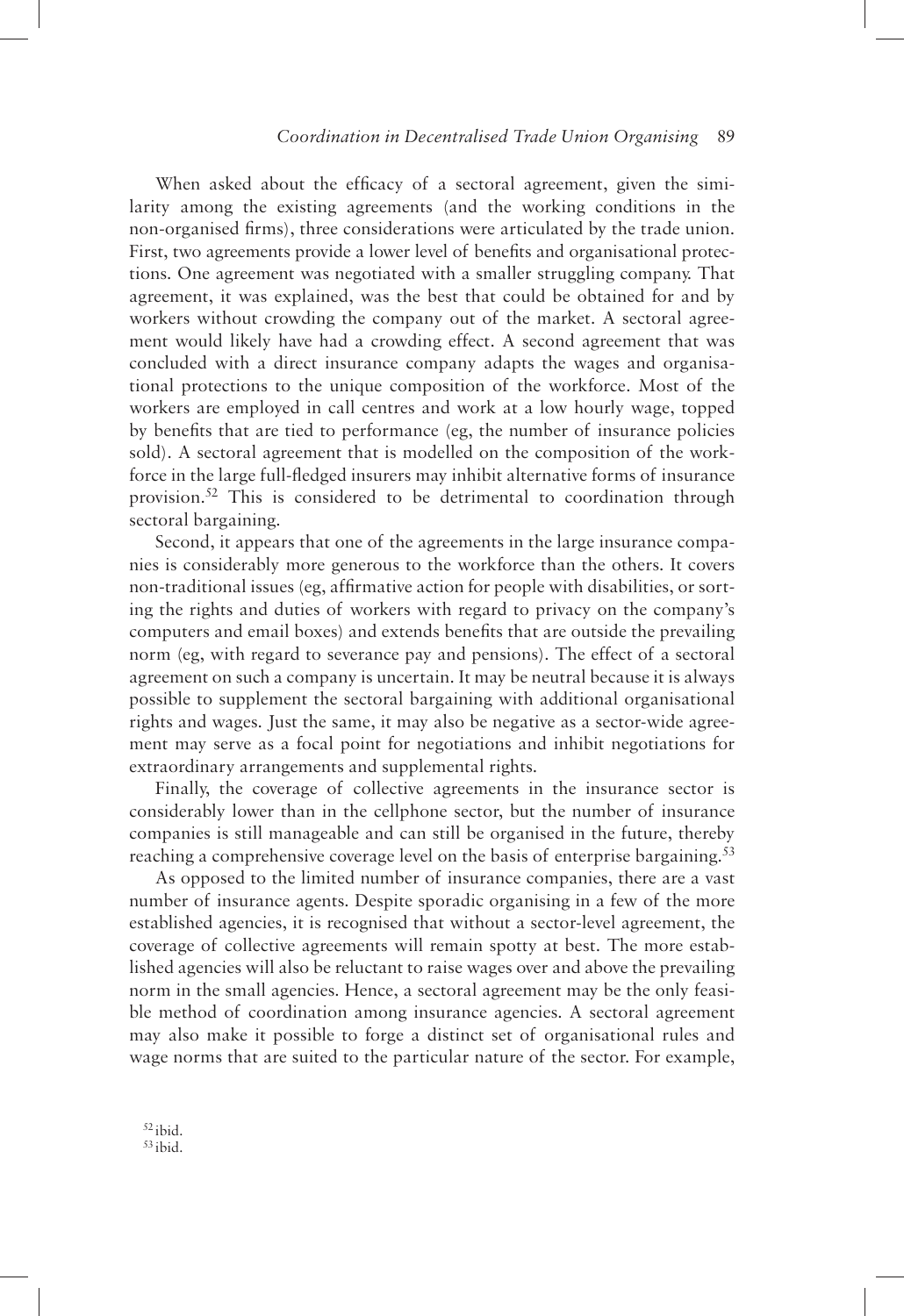insisting on the prevailing template for dismissals that requires six months' trial for improvement may be too demanding for small establishments. Moving to sectoral coordination can open the door to deliberations and rationalise norms that are better adapted to the sector. At present, however, agencies prefer the sector to remain non-organised, and there are no hard incentives for utilising employers' associations to advance the recognition of joint gains from a sectoral agreement.

 To summarise, unlike the cellphone companies, the insurance sector illustrates two important aspects: (a) greater heterogeneity between establishments (size, the nature of the work being conducted and the working methods), and (b) partial coverage. The trade union can achieve some gains by moving to a sectoral agreement, particularly where significant coverage of enterprise bargaining is not feasible (small insurance agencies). There is less interest on the employers ' side to develop their institutional capacity, currently lacking, for sector-level negotiations. A concern of both sides is that a sectoral agreement may crowd out some companies, and inhibit technological change that affects the means of service provision in the sector. The various interests may explain the relative lack of consideration for the option of coordination through sectoral bargaining. Coordination among organised companies remains partial when the heterogeneous sector is observed as a whole.

#### **C. The Public Transportation (Bus)Sector**

 Buses account for approximately 90 per cent of the public transportation in Israel. The bus system was never operated directly by the state as the sector was dominated from its inception by two cooperatives, which later underwent a process of degeneration and started recruiting employees. Both co-ops had collective agreements for their workers, and during the 1990s a two-tiered structure was developed, granting the new generation of hired drivers lesser rights.

 In 1997 the state opened existing and new bus routes to competition, and by blocking veteran cooperatives from participating in the competition it opened the sector to new companies. A few years later a procurement process commenced and new bus companies competed over lines previously assigned to the two monopolist co-ops (which were banned from participating). The procurement documents detailed the companies ' obligations, including minimum wages for bus drivers. Bus drivers can work in either the public transportation system or in private transport firms (providing on-demand bus rides for tourism, schools, the military and the like). While our focus here will be on the public transportation system – which consists of both the established cooperatives and some of the new private companies – we will later compare it to the separate and distinct on-demand transport firms.<sup>54</sup>

<sup>&</sup>lt;sup>54</sup> Interview with the coordinator of the transportation union in the Histadrut.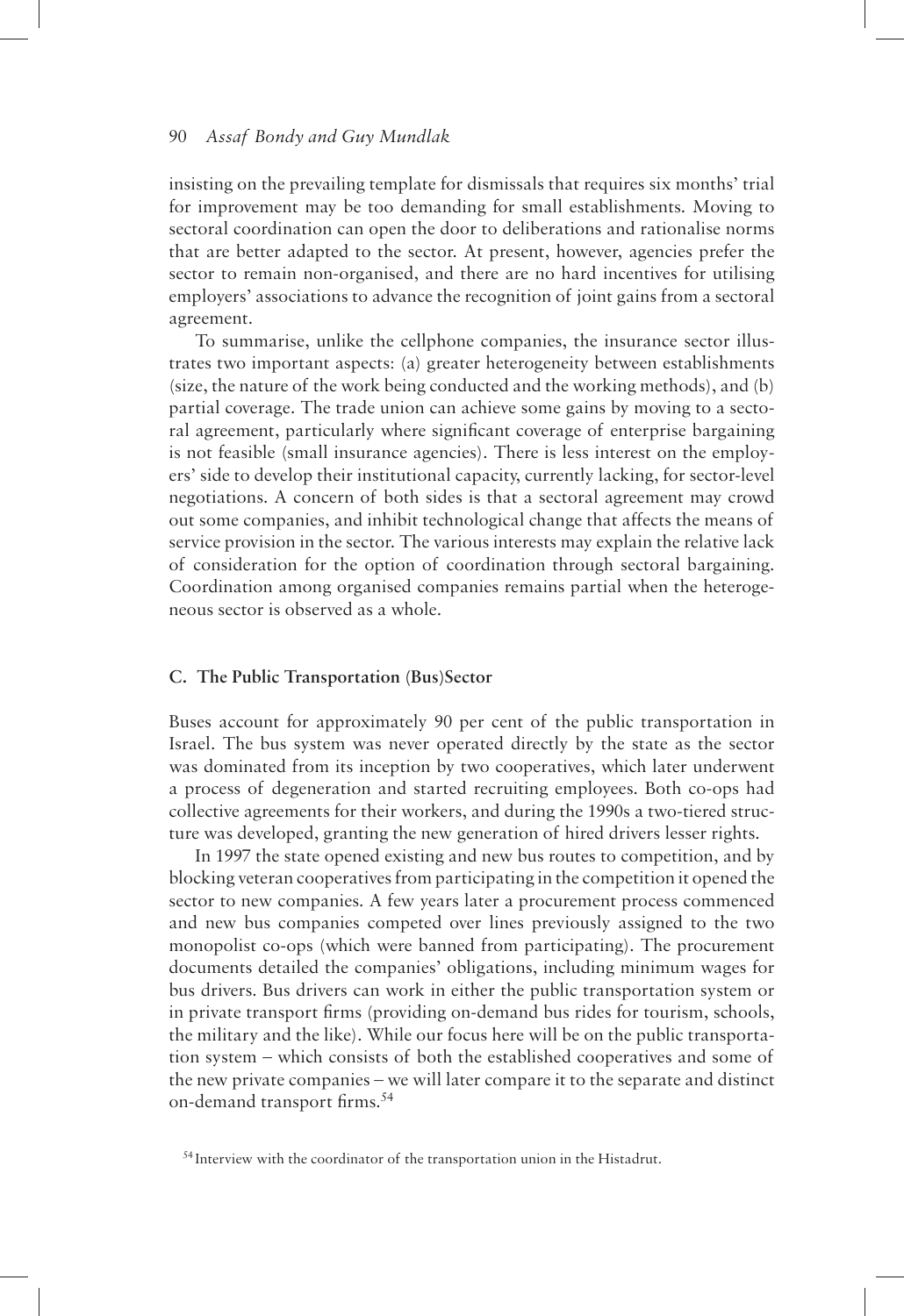Unlike the drivers in the two large co-ops, all the new public transportation companies that were established after the state's decision in 1997 evolved outside the domain of collective relations. All attempts to organise the transport companies and public transportation after the removal of the Ghent system in 1995 failed.<sup>55</sup> Following the organising drive in Pelephone (cellphone), organising drives started gradually in several public transportation companies. However, the current level of coverage by collective agreements in the public transportation sector (including those that are being negotiated at the time of writing), while relatively high, still falls short of the more comprehensive coverage in the cellphone sector. Moreover, this is a sector where three different unions – the General Histadrut, the National Histadrut and Power to the Workers – are somewhat equally active in organising and negotiating. Consequently, interunion rivalry is common.

 The new agreements in the sector, and to some extent the collective agreements that were concluded in the two large cooperatives, share one important similarity in common – the drivers' wages. This is because the minimum wage established by the procurement system has become the de facto maximum wage as well. Because the public transportation companies compete for bus routes, their offers are assessed according to several measures of quality and costs. The cost factor is crucial and a company cannot realistically compete if it raises the drivers' wages. At the time of writing the wages that appear in all the collective agreements, as well as in individual contracts in the non-unionised companies, are 39 NIS per hour (equivalent to 145 per cent of the statutory minimum wage). All other wage components are standardised as well and are equivalent to the minima in the procurement documents or the statutory minima (overtime, working hours on days of rest, convalescence pay).<sup>56</sup> Non-regulated benefits (subsidised meals, holiday gifts and other company welfare benefits) are at relatively negligible sums, with slight differences between the companies. The trade unions have little or no leverage to raise labour costs over and above the minima that are established in the procurement documents and in statute.

 With regard to the qualitative (organisational) aspects in the collective agreements, there are variations. As regards protection from dismissals, some of the agreements allow a flexible and easy dismissal process, while others are more in line with the General Histadrut's common protocol for the three types of dismissal. There are variations between trade unions, and over time. However, current negotiations adhere to the General Histadrut's protocol and there is a recognisable process of incremental emulation.

 The identical wages and labour costs in the different companies could justify a sectoral agreement. Despite their strong competition, the public transportation companies also have shared interests. Because of a state-wide shortage of

 <sup>55</sup> Alon-Shenker and Davidov (n 45).

 <sup>56</sup> Interview with the coordinator of the transportation union in the Histadrut.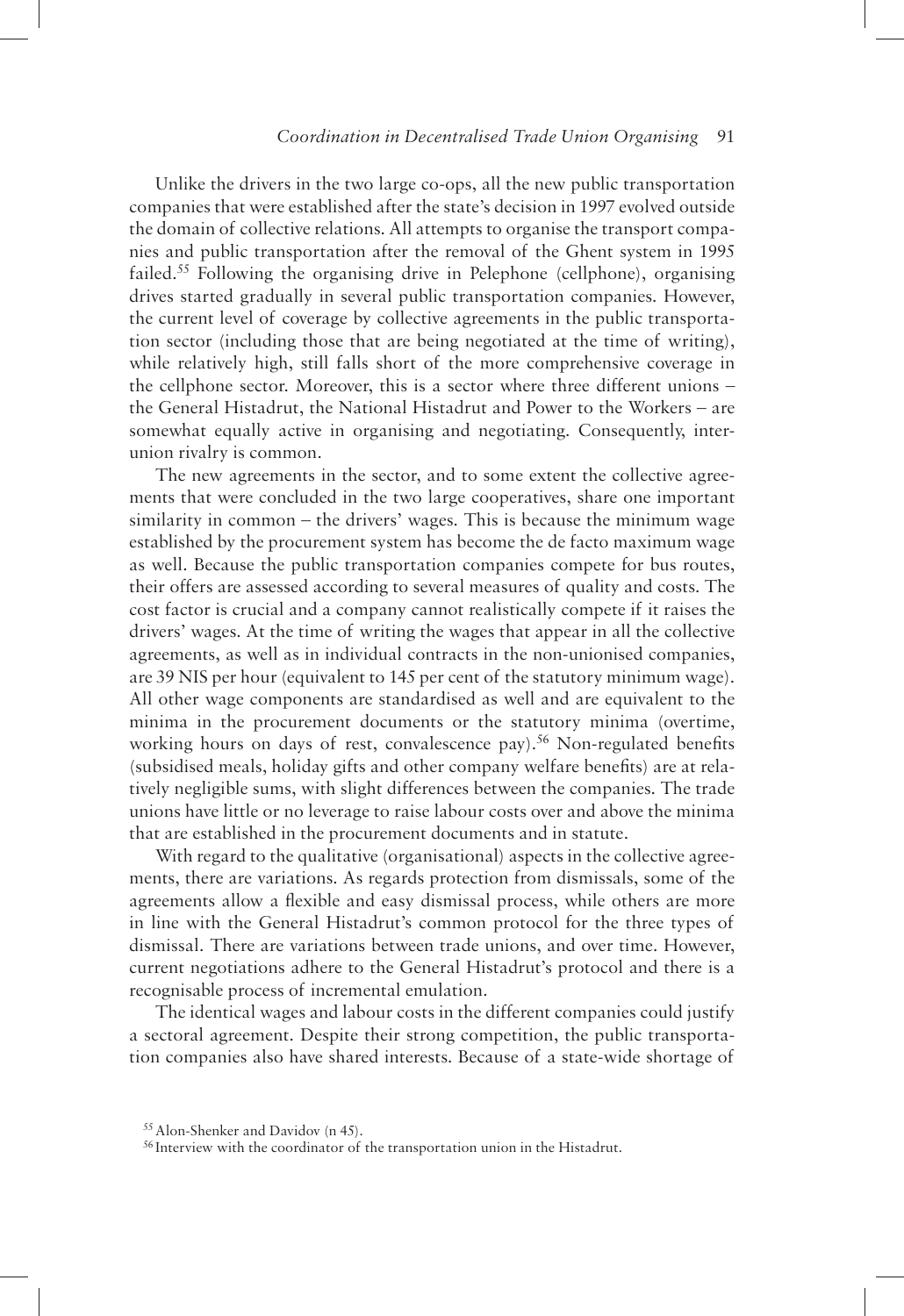drivers, the public transportation companies, usually in competition with each other, established in 2015 a business association to pressure the state to raise the wages established in the procurement documents as a means of attracting new drivers. The association's efforts (backed by drivers' organising) to raise the wages and subsidies were successful, enabling a wage hike from 32 NIS per hour (123 per cent of the minimum wage at the time) to 39 NIS per hour (145 per cent of the minimum wage at present). 57

 Despite what seems to be fertile ground for coordination and joint action on both sides, there is no discussion of a sector-level agreement. Several explanations can be inferred indirectly from the interviews. First, there is a sense that the sector is gradually reaching comprehensive coverage similar to that of the cellphone sector. Although organising drives in the sector on an enterprise basis drains the trade unions' resources due to employers' resistance and inter-union rivalry, collective agreements are becoming the norm of the sector. Moreover, the trade union informants explained that they view the procurement process as the major target for change. This, they explain, they can achieve as political lobbyists, together with the employers, and do not need the coordinating method of sectoral bargaining. The workers ' committees in the various companies, despite rivalry between the trade unions, sought to draw on their joint industrial power but as they prepared for a state-wide strike the procurement wages were raised at the last moment, rendering further coordinated action unnecessary. Hence, the trade unions concede the benefits of formal coordination but exhibit optimism as regards alternative and available strategies such as enterprise bargaining and political lobbying.

 Another tension that accounts for the hesitant attitude towards a sectoral agreement is rooted in two conflicting interests. On the trade union side there is an interest in creating a continuity of employment rights when drivers move from one company to another, particularly when one company loses its routes to another company. The uniform wage in the sector allows easy transitions of drivers from one company to another. Such coordination can only be achieved by means of a sector-level agreement as it requires arrangements that are external to any particular company.<sup>58</sup> At the same time, the shortage of drivers leads to increased investment in bus companies that offer driving courses and entry bonuses to attract new drivers. Consequently, on the employers ' side, there is an interest in retaining workers and preventing transitions, and they are therefore opposed to sector-wide coordination. Hence, the uniform wages in the sector serve not only as an incentive for sectoral bargaining, but also as a deterrent to it.

 $57$  ibid.

 <sup>58</sup> For example, sectoral seniority was recently negotiated in the cleaning and security sector-level agreements and has appeared for a long time in the construction sector agreement.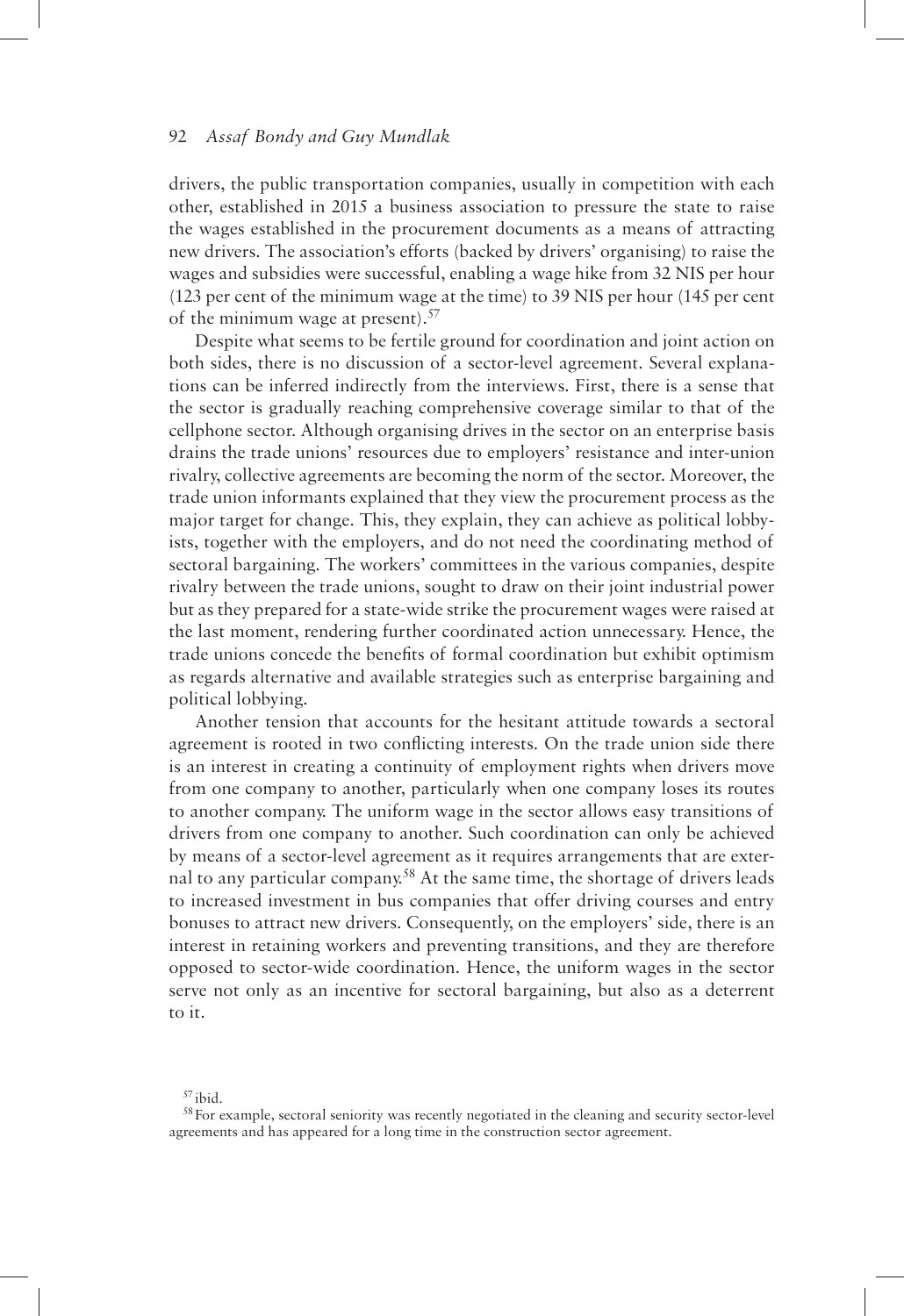The deterrents to formalised sectoral coordination in the public transportation sector can be highlighted by a different dynamic in the on-demand transport sector. A few hundred companies operate transport services, operating different types of vehicles – from minivans to luxury tour buses. The wages and working conditions are generally at a lower level than those of the public transportation sector. The working schedules are also different. However, despite the variance, which may seem to be a deterrent to sectoral bargaining, a sector-wide agreement was concluded.<sup>59</sup> This exceptional agreement in a previously unorganised sector was the result of distinct interests. On the trade union side, the number of companies and their diverse sizes render them more difficult to organise. On the employers ' side, there is an interest of the larger transport companies to self-regulate the field and to crowd out the smaller companies that discount on labour costs, inter alia by means of avoiding minimum statutory standards.

 To summarise, the regulatory basis to which the public transportation companies are bound serves as the primary coordinating mechanism in the sector. The existing organising drives operate within very strict margins, and differences in the content of agreements are due to competing trade unions but have a lesser impact on the payroll. The homogeneity of the primary occupation in the sector (bus drivers), severe shortage of bus drivers, and the need for labour – management coordination vis- à -vis the government are all considered to be an incentive for sector-level cooperation. Coordination among the trade unions and employers is mostly at the political level and not at the bargaining table. The option of sectoral bargaining is deterred by competition and rivalry over drivers. By contrast, coordination is sought in the adjacent sector of on-demand transport companies. The fragmentation and heterogeneity created an incentive for coordination in an effort to secure workers ' rights as part of the joint interest of some employers and the trade unions to prevent a race to the bottom.

## **D. Youth in the Hospitality (Fast Food, Restaurant and Reception Halls) Sector**

The fast food sector was chosen for the study because of the trade union's purposeful and proactive consideration of moving from enterprise bargaining to the sector level. The relevant trade union is the youth branch of the Histadrut. It is a unique trade union that operates at a distance from the central headquarters, and is also part of a youth movement (Study and Work Youth) that was

 $<sup>59</sup>$  Following primary interviews with the coordinator of the transportation union in the Histadrut,</sup> a sectoral agreement was signed in the transport sector, in July 2017.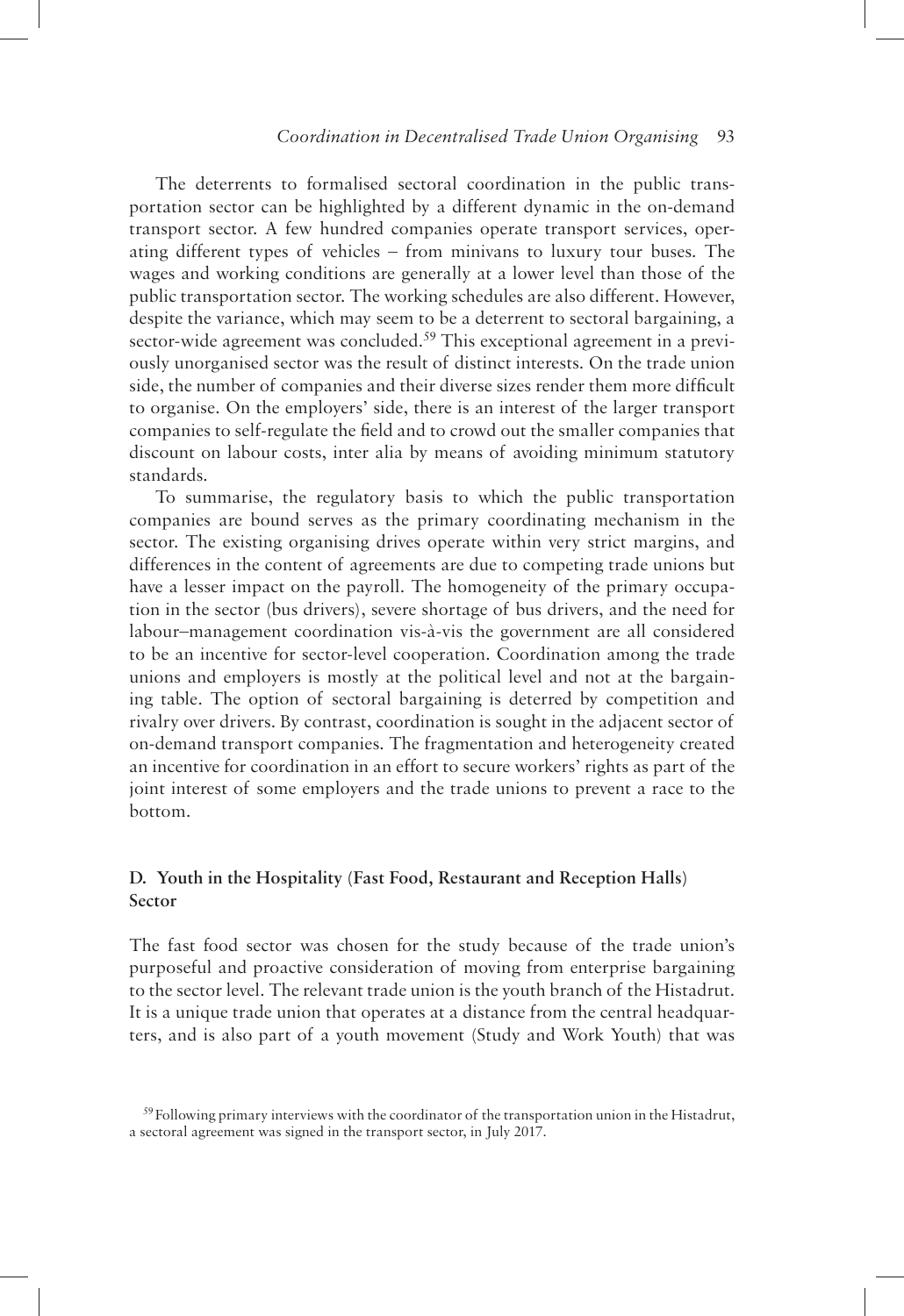established alongside the state's apprenticeship system in the  $1950s$ .<sup>60</sup> Over the years, the apprenticeship system was dissolved and the youth movement now deals mostly with social organisation of youth throughout the country. Sticking to its original objective, it also offers individual aid and legal representation to working youth and engages in lobbying regarding working youth in the Knesset, Israel's parliament.<sup>61</sup>

 The leading assumption motivating organising was that a stronger presence of the trade union in establishments that commonly employ youth can increase compliance – through a joint mechanism of rights enforcement. To that extent, the major target was the fast food chains which commonly employ high-school students and young adults. These chains were not organised until recently. At the same time, other attempts at organising were made in catering services that are operated by reception halls, grocery chains and restaurants.<sup>62</sup> In all of these economic fields, employment is usually on an hourly basis, short term and unskilled, with few opportunities for advancement. The few existing collective agreements that have been negotiated, as well as the sector-level agreement at the reception halls, can be described as ' minimum plus ' agreements. They guarantee minimum wage and a slight improvement in wages after several months of work. The agreements address common problems that youth face in these jobs, such as being 'on call' and the requirement that they show up for work on short notice; the number of shifts they are assigned; and a guarantee of a minimum number of hours for which they must be compensated. Other issues include a subsidised meal at work, social activities and a reward programme. At the qualitative level, the agreements provide for respecting the law on good faith in dismissals and leave intact the managerial prerogative on all matters. They also provide several side-benefits, such as the opportunity for the employers to hire by using an internet-based employment service that is managed by the trade union.

 Interviews revealed that the agreements ' purpose is to enable the trade union to set a foot in the workplace and provide an opportunity to act from within to improve compliance. To that end, the agreements establish a parity commission that is responsible for periodic inspection of wages and complaints. The trade union's actual presence in such establishments is unprecedented and viewed as a necessary stepping stone towards greater representational power in the future.<sup>63</sup>

From the employers' point of view, there are two components to the costs associated with these agreements: (a) the marginal progression of wages and welfare benefits, and (b) the costs of increased compliance with the minimum legal standards. From the unions' point of view, the effects of greater compliance are claimed to be twofold: within the collective domain and outside it.

 <sup>60</sup> https://noal.org.il/about/noal .

 <sup>61</sup> https://noal.org.il/about/avoda .

 $62$  Interview with the head of the trade union dept. in the Work and Study Youth Movement.

 $63$  ibid.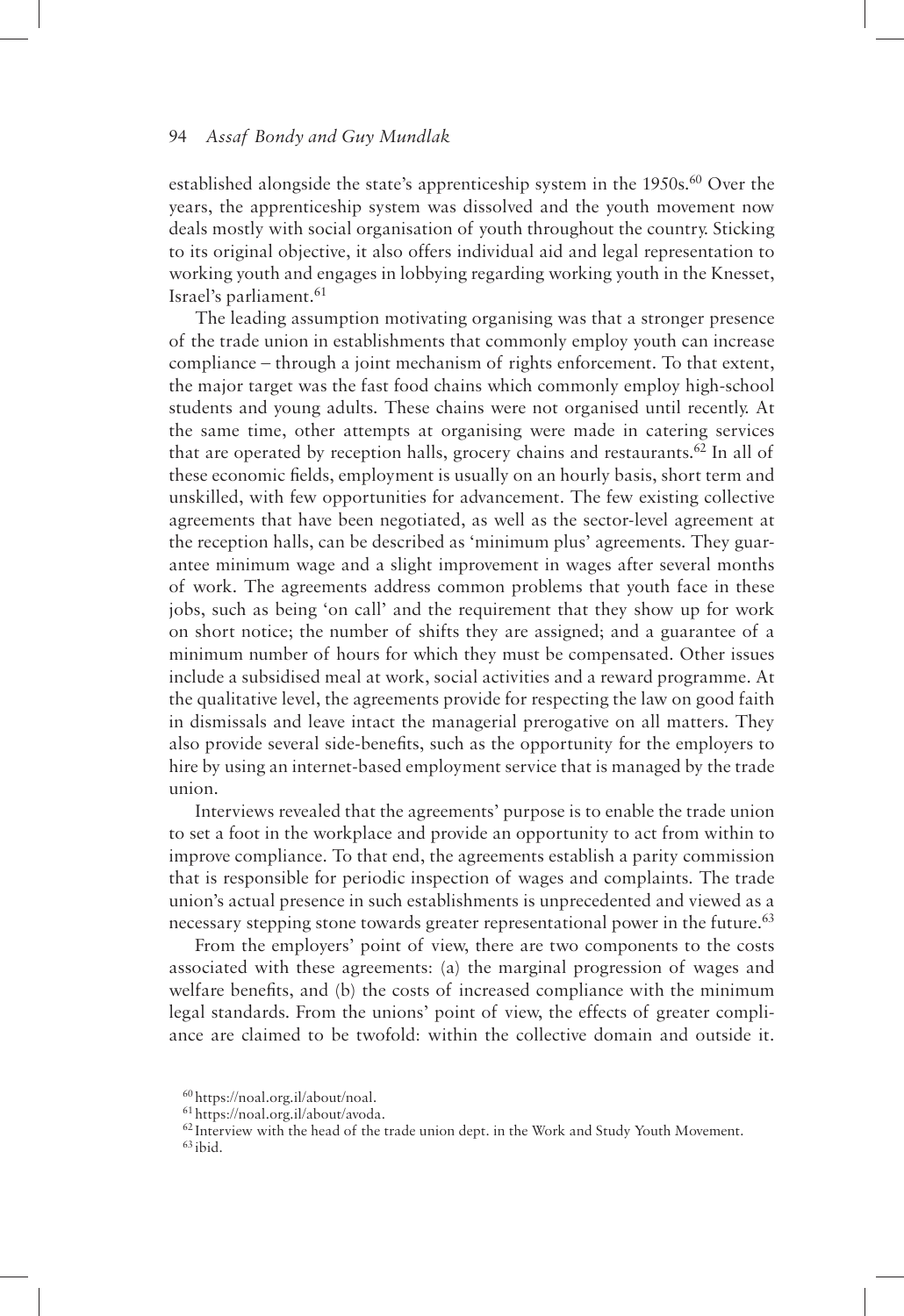The secured and formalised access of employees to the trade union explains the former. These agreements also impact non-union establishments as the result of a spillover effect. First, youth who are moving from one workplace to another take with them the knowledge they have gained and the sense of entitlement to their wages and benefits. Second, employers who are concerned that they may become the target of an organising drive may try to demonstrate compliance with minimum rights, thereby refuting the trade union's claim that organising is necessary to satisfy the workers' rights.<sup>64</sup>

 Given the numerous employers in the hospitality and restaurant sectors and the similar problems encountered by young workers in the various sectors, there is a significant advantage to a broad sectoral agreement. To overcome the employers' resistance, the union deliberately chose to organise the biggest fast food chains first. High public visibility should encourage these employers to act as leaders in the field, subsequently to be emulated by smaller employers. This strategy succeeded with two employers, but the attempts to negotiate an agreement in two others failed, including the symbolic attempt at organising at McDonalds, which is the largest and most visible chain.

 A sector-wide agreement with an extension order is the only way to forge new norms for the sector. Enterprise bargaining can only serve as a launching pad or a model for others to follow. There are, however, two complications with such a strategy. First, there already is a sector-wide agreement with an extension order for reception halls (last negotiated in 2006). The 'minimum plus' agreement has the advantage of directly addressing some of the contested problems in the sector – the relationship between tips and wages, number of hours (minimum and maximum), night work and the like.<sup>65</sup> As noted at the outset, however, when the major problem in the sector is slack compliance, then the negotiations at the sectoral level are too far removed from daily practices to address the problem. Second, coordinating for the purpose of extending protection for youth requires a very broad notion of a sector that cuts across various establishments but with no tradition of being recognised as an industrial sector to target. The variations among the relevant establishments extend beyond just the focus on the employment of youth. Indeed, the current state of organising demarcates between fast food chains, coffee chains, reception halls and restaurants.

 To summarise, as regards the work of youth, the hospitality sector is one in which enterprise bargaining is scarce and the main mechanism of coordination is the minimum statutory wages and benefits towards which agreements gravitate. There are no real substitutes for the coordination offered by sectorwide agreements in these sector(s). Coordination is visible in the programme

 $64$  ibid.

 $65$  Such sectoral agreements in the past had one major advantage – the guarantee of pension. However, since 2008 there has been a state-wide collective agreement with an extension order that secures pension for all employees in the country. The contribution of the sectoral agreement in this respect is therefore no longer of much importance.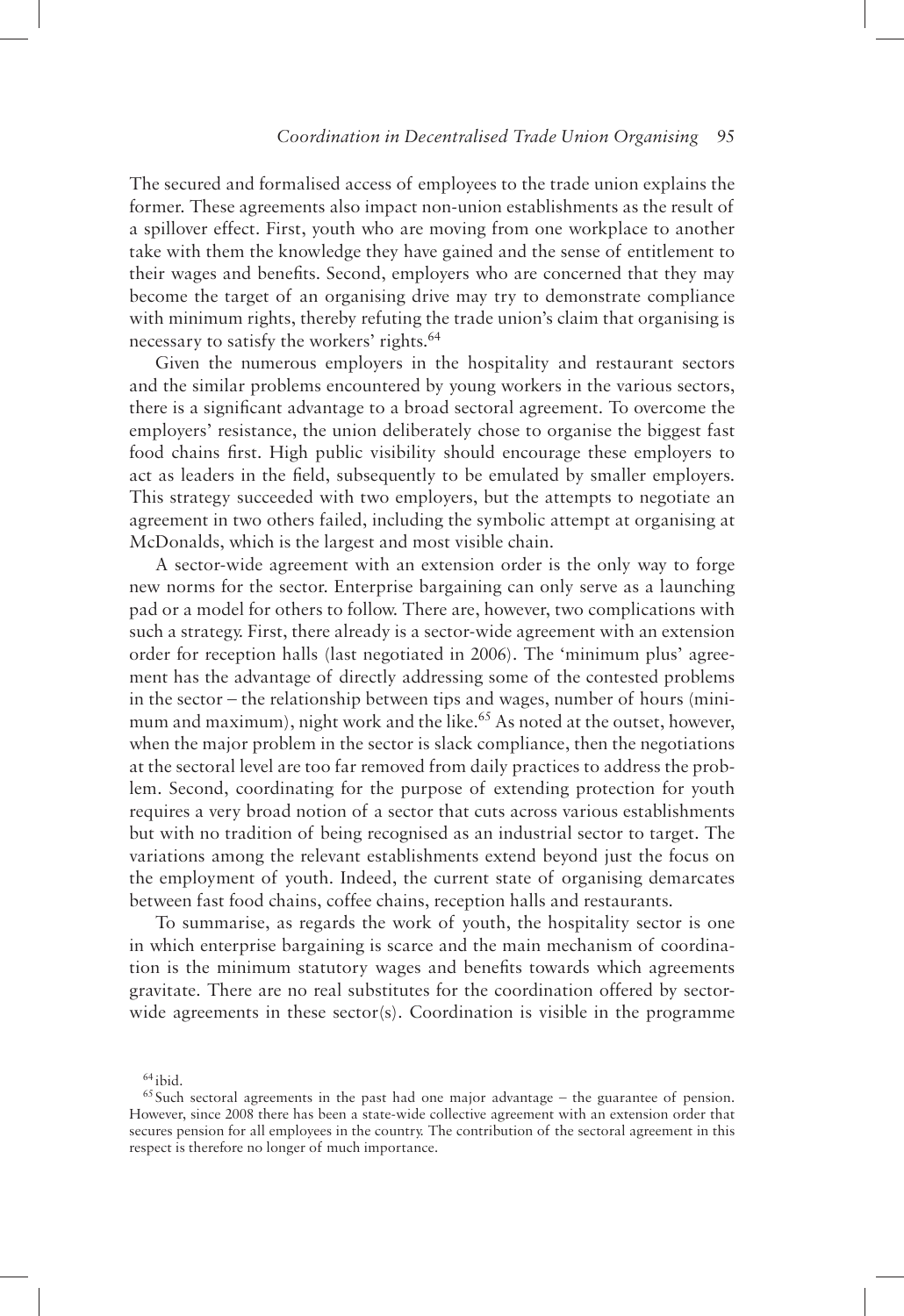developed by the trade union, but problems in carrying out the actual organising have not enabled it to carry out the strategy. Moreover, even if sectoral agreements can be concluded, they will not solve the overarching problem of lacking compliance.

## V. CONCLUSION: INSERTING COORDINATION IN DECENTRALISED BARGAINING

 With the decline in membership, trade unions are constantly seeking ways to extend their influence. There is a growing interest in organising workers in countries where such practices were neglected in the past, partially because of the broad coverage of collective agreements. Trade unions relied on the convenience of coordinated bargaining and were not sufficiently active in the field. But as trade unions are starting to correct past practices, organising drives are happening at the enterprise level.<sup>66</sup> It has been claimed that these organising drives contribute to the revitalisation of trade unions and considerably change the meaning of membership in and identification with the trade union as an agent that aids workers in actively pursuing shared goals. But with the enthusiasm over new enterprise bargaining, the advantages of coordinated bargaining across firms, within sectors and across sectors are being neglected. The current study has sought to identify partial coordination mechanisms in sectors where there are clusters of enterprise agreements, and to understand whether they can substitute for the traditional coordination of a sector-level agreement.

 The strongest forms of coordination, leading to an almost complete substitute for a sectoral agreement, was found in the cellphone and insurance (providers, as opposed to agencies) sectors. These are characterised by:

- (a) Coverage: almost full coverage of the sector and potentially even fully comprehensive coverage, given the finite number of establishments.
- (b) Vertical coordination: the largest union dominates organising in the sector and is therefore responsible for most of the agreements. Internal hierarchy, a newly established policy on the General Histadrut's demands in bargaining and de facto organisational oversight of the negotiations all lead to a high level of uniformity.
- (c) Horizontal coordination: workers ' committees that are active in the organisation drives share information; workers are informed through Facebook groups and are well aware of what workers in competing firms receive. There is an incremental pattern bargaining, although not in the American

<sup>&</sup>lt;sup>66</sup> Mundlak (n 10). Paul De-Beer and Maarten Keune, 'Dutch Unions in a Time of Crisis' in Steffen Lehndorff , Heiner Dribbusch and Thorsten Schulten (eds), *Rough Waters: European Trade Unions in Time of Crisis* (Brussels: ETUI, 2016).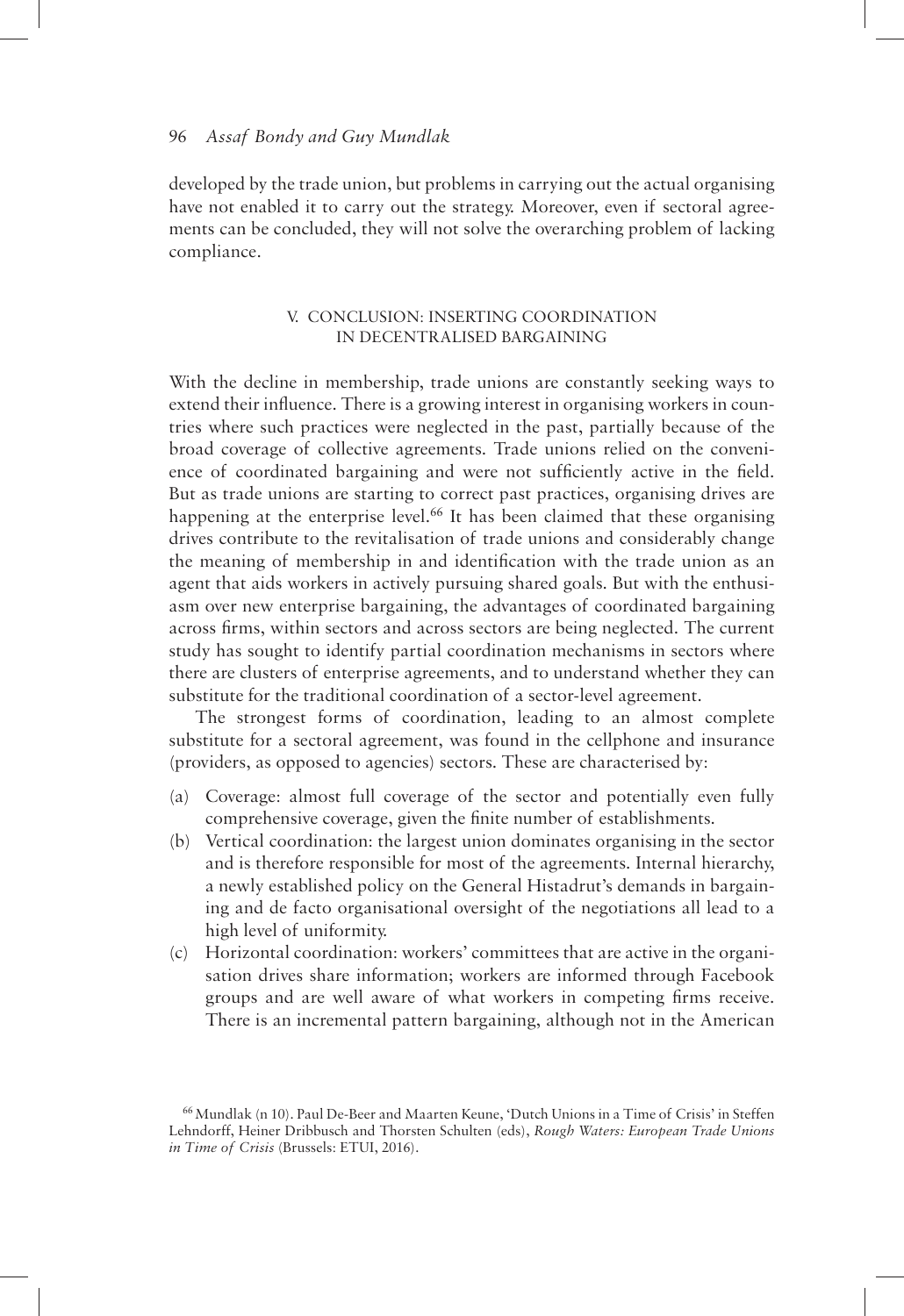sense, or in the form of a strategically organised Blitz (ie, simultaneous proactive organising by the trade union), because the trade union does not push to cover the sector and remains responsive to local initiatives.

 (d) Market mechanisms serve for the purpose of coordination. Market-related institutions, such as a private company that provides detailed information on the prevailing wage levels (for a fee), and market constraints (level of competition, labour supply) prescribe the brackets that define the space for negotiations.

 Another form of coordination was found in the public transportation sector, which adds to some of the above-listed components another option:

 (e) Strong state regulation of the sector limits the space of negotiations, leading to a greater level of coordination in bargaining.

The forms of coordination are compared in Table 4.1.

|                                                  | A<br>Coverage                                | $\bf{B}$<br>Vertical<br>coordina-<br>tion                   | $\mathsf{C}$<br>Horizontal<br>coordina-<br>tion                                                                                                     | D<br>Market<br>mechanisms                                                   | E<br>State<br>regulation                                                                                                                                                                                                                 |
|--------------------------------------------------|----------------------------------------------|-------------------------------------------------------------|-----------------------------------------------------------------------------------------------------------------------------------------------------|-----------------------------------------------------------------------------|------------------------------------------------------------------------------------------------------------------------------------------------------------------------------------------------------------------------------------------|
| Cellphone<br>sector<br><b>HIGH</b>               | Comprehensive                                | One<br>dominant<br>union                                    | Emulation<br>by strong<br>workers'<br>committees                                                                                                    | Information<br>on wages<br>on both the<br>labour and<br>management<br>sides | No                                                                                                                                                                                                                                       |
| Insurance<br>companies<br>MEDIUM-<br><b>HIGH</b> | Partial, but<br>potentially<br>comprehensive | One<br>dominant<br>union,<br>but this<br>may be<br>changing | Emulation<br>by strong<br>workers'<br>committees;<br>variations<br>between<br>companies<br>due to<br>different<br>modes of<br>operation<br>and size | Information<br>on wages<br>on both the<br>labour and<br>management<br>sides | Strongly<br>regulated<br>sector that<br>requires<br>transpar-<br>ency,<br>although<br>not neces-<br>sarily with<br>regard to<br>labour<br>conditions<br>of most<br>workers.<br>A 'culture<br>$\sigma$ f<br>response'<br>to<br>regulation |

 **Table 4.1** Comparison of the forms of coordination in the four sectors

*(continued)*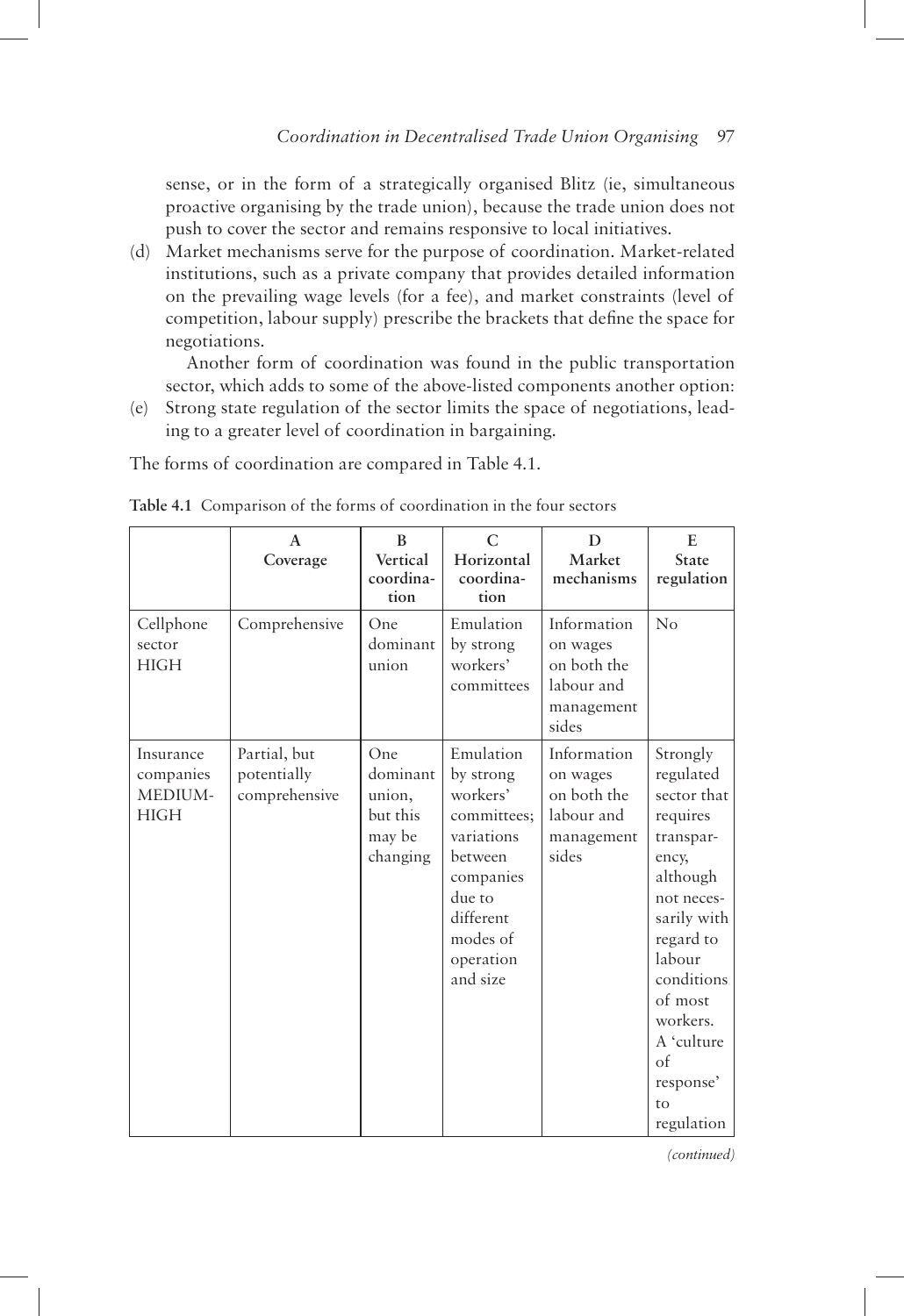#### **Table 4.1** *(Continued)*

|                                                               | A<br>Coverage                                                                    | B<br>Vertical<br>coordina-<br>tion                                                     | C<br>Horizontal<br>coordina-<br>tion                                                             | D<br>Market<br>mechanisms                                                           | E<br>State<br>regulation |
|---------------------------------------------------------------|----------------------------------------------------------------------------------|----------------------------------------------------------------------------------------|--------------------------------------------------------------------------------------------------|-------------------------------------------------------------------------------------|--------------------------|
| Insurance<br>agencies<br><b>LOW</b>                           | Very low<br>and with no<br>potential for full<br>coverage                        | One<br>dominant<br>union,<br>but this<br>may be<br>changing                            | Unknown<br>at present                                                                            | General<br>market<br>condi-<br>tions. No<br>particular<br>method of<br>coordination | Not<br>regulated         |
| Public<br>transporta-<br>tion<br><b>HIGH</b>                  | Gradually<br>becoming<br>comprehensive                                           | Multiple<br>and<br>compet-<br>ing<br>unions                                            | Some<br>coordina-<br>tion, but<br>partially<br>inhibited by<br>inter-union<br>rivalry            | Heavily regulated market                                                            |                          |
| Transport<br>companies<br>LOW                                 | None $\rightarrow$ a sector agreement was concluded                              |                                                                                        |                                                                                                  |                                                                                     |                          |
| Fast food<br>chains<br>LOW                                    | Low                                                                              | One<br>union,<br>but<br>concen-<br>tration<br>and<br>fragmen-<br>tation are<br>applied | Weaker<br>workers'<br>commit-<br>tees. Maior<br>role is that<br>of vertical<br>coordina-<br>tion | Mostly<br>around<br>minimum<br>wages and<br>employment<br>standards                 | None                     |
| Reception<br>halls<br><b>HIGH</b><br>but slack<br>enforcement | Scarce at the<br>enterprise level<br>but there is a<br>sector-level<br>agreement | One<br>union                                                                           | Weaker<br>workers'<br>commit-<br>tees. Major<br>role is that<br>of vertical<br>coordina-<br>tion | Mostly<br>around<br>minimum<br>wages and<br>employment<br>standards                 | None                     |

The effects of the various mechanisms are difficult to quantify with precision. To the extent that coordination is expected to govern and equalise working conditions in the sector, there are indirect effects of enterprise bargaining, with partial coverage in the sector as a whole. For example, despite low levels of organising in the fast food sector, there is a spillover effect on employers who